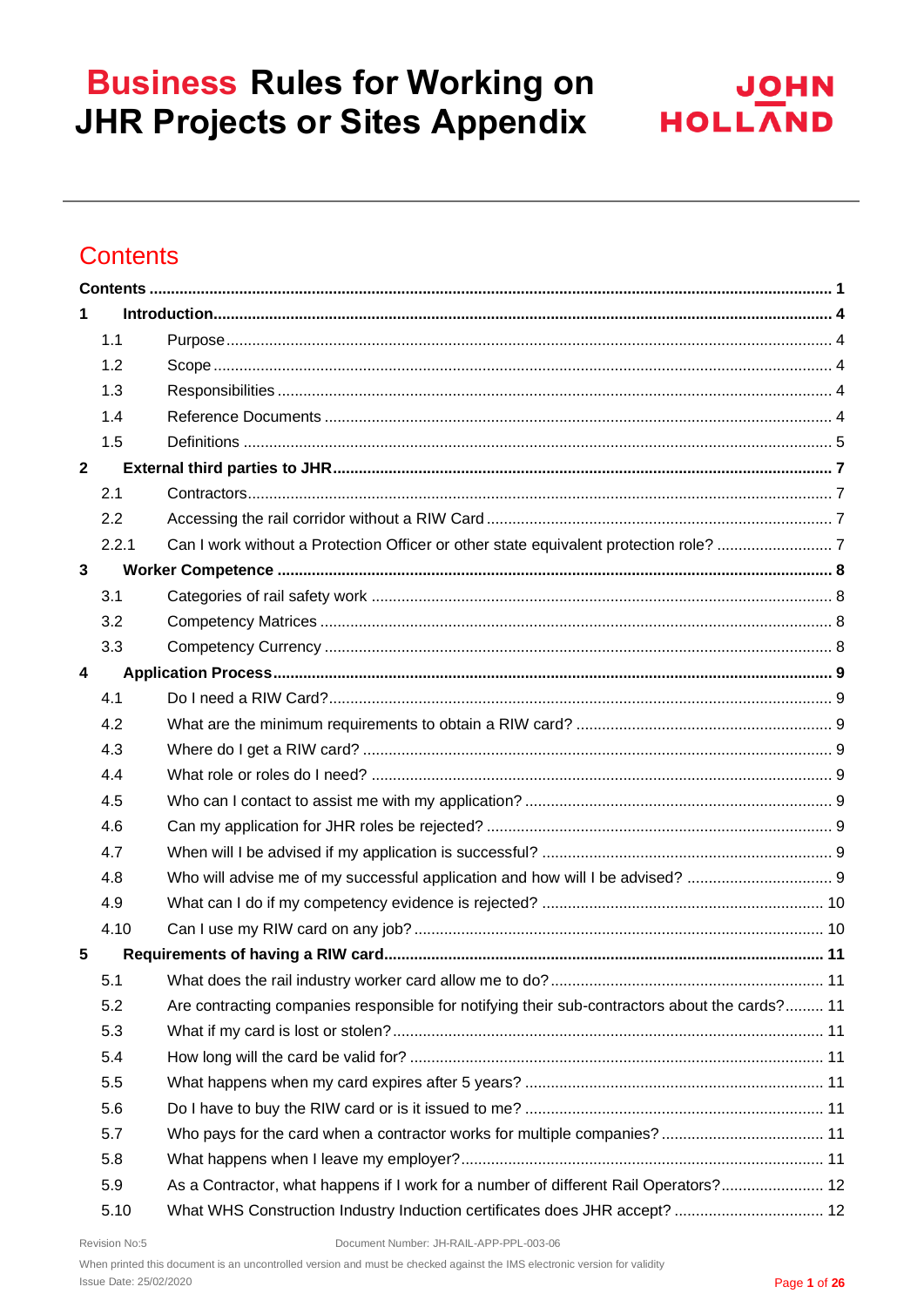|                | 5.11 |                                                                                                  |  |
|----------------|------|--------------------------------------------------------------------------------------------------|--|
|                | 5.12 |                                                                                                  |  |
|                | 5.13 |                                                                                                  |  |
|                | 5.14 |                                                                                                  |  |
| 6              |      |                                                                                                  |  |
|                | 6.1  |                                                                                                  |  |
|                | 6.2  |                                                                                                  |  |
|                | 6.3  |                                                                                                  |  |
|                | 6.4  |                                                                                                  |  |
|                | 6.5  |                                                                                                  |  |
|                | 6.6  |                                                                                                  |  |
|                | 6.7  |                                                                                                  |  |
|                | 6.8  |                                                                                                  |  |
|                | 6.9  |                                                                                                  |  |
|                | 6.10 |                                                                                                  |  |
|                | 6.11 |                                                                                                  |  |
|                | 6.12 |                                                                                                  |  |
|                | 6.13 |                                                                                                  |  |
|                | 6.14 |                                                                                                  |  |
|                | 6.15 |                                                                                                  |  |
|                | 6.16 |                                                                                                  |  |
|                | 6.17 |                                                                                                  |  |
|                |      |                                                                                                  |  |
| $\overline{7}$ |      |                                                                                                  |  |
|                | 7.1  |                                                                                                  |  |
|                | 7.2  |                                                                                                  |  |
|                | 7.3  |                                                                                                  |  |
|                | 7.4  | What if I have been doing a job but don't have the unit of competence specified in the relevant  |  |
|                | 7.5  | How do I get a copy of my records if the Registered Training Organisation has closed or lost     |  |
|                | 7.6  |                                                                                                  |  |
|                | 7.7  |                                                                                                  |  |
|                | 7.8  |                                                                                                  |  |
|                | 7.9  |                                                                                                  |  |
|                | 7.10 |                                                                                                  |  |
|                | 7.11 |                                                                                                  |  |
|                | 7.12 |                                                                                                  |  |
|                | 7.13 | What if my qualification/certificate does not match what is listed in the competency matrix?  17 |  |
|                | 7.14 |                                                                                                  |  |
|                | 7.15 |                                                                                                  |  |
|                | 7.16 |                                                                                                  |  |
|                | 7.17 |                                                                                                  |  |
|                | 7.18 |                                                                                                  |  |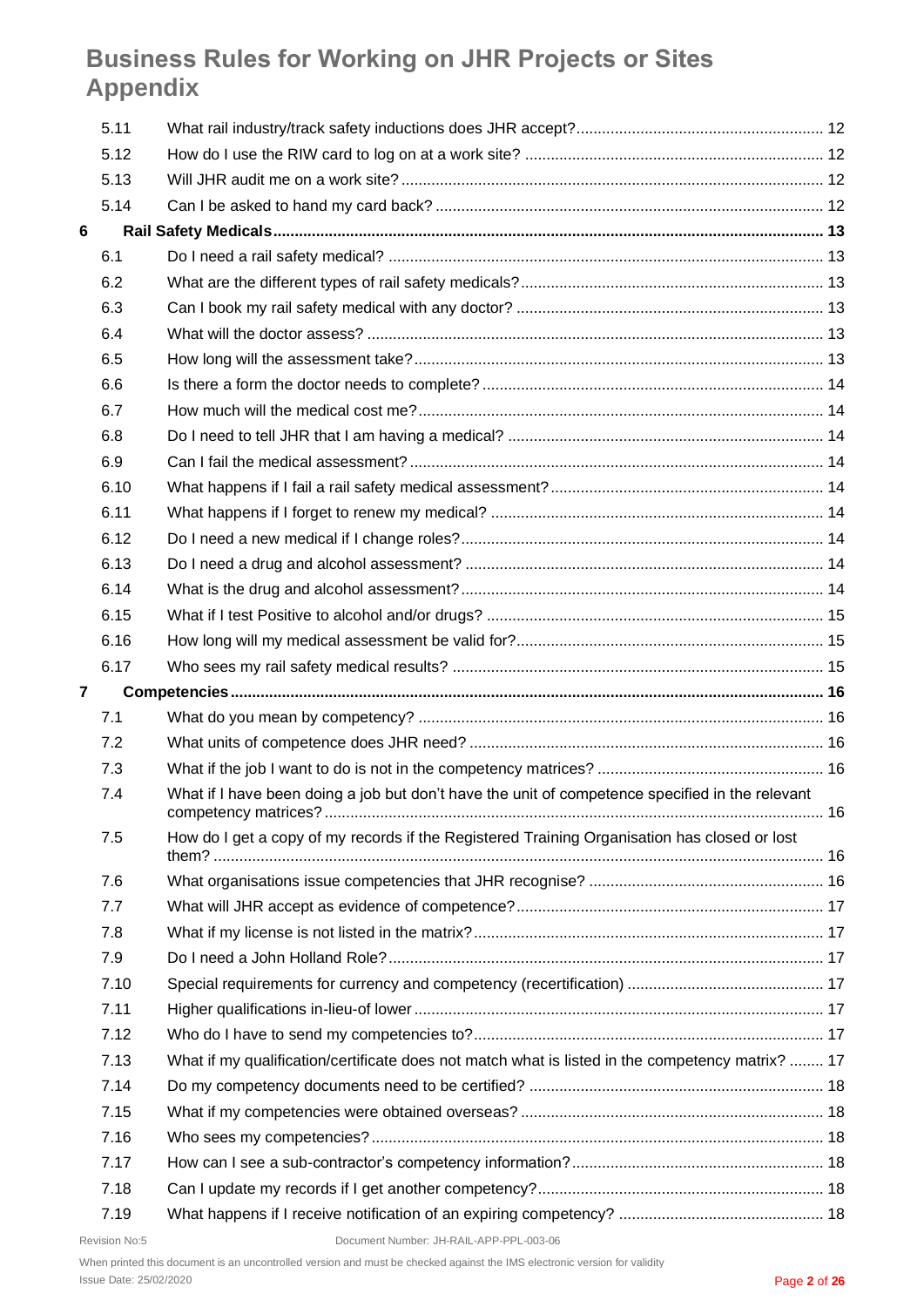| 7.20    | Do I need to have my engineering competencies verified by Engineers Australia?  19     |  |
|---------|----------------------------------------------------------------------------------------|--|
| 7.21    |                                                                                        |  |
|         |                                                                                        |  |
| 8.1     |                                                                                        |  |
| 8.2     |                                                                                        |  |
| 8.3     |                                                                                        |  |
|         |                                                                                        |  |
| 9.1     |                                                                                        |  |
| 9.1.1   |                                                                                        |  |
| 9.2     |                                                                                        |  |
| 9.2.1   | Who manages case reviews, blocks and suspensions of Rail Industry Worker Cards? 21     |  |
| 9.2.2   |                                                                                        |  |
| 9.2.3   | Who may conduct drug tests that are required for the removal a RIW Card suspension? 21 |  |
| 9.3     |                                                                                        |  |
| 9.4     |                                                                                        |  |
| 9.5     |                                                                                        |  |
| 9.6     | What if I leave my employer before my card is unblocked or role made active?  22       |  |
| 10      |                                                                                        |  |
| 10.1    |                                                                                        |  |
| 10.2    |                                                                                        |  |
| 11      |                                                                                        |  |
| $12 \,$ |                                                                                        |  |
| 12.1    |                                                                                        |  |
| 12.2    |                                                                                        |  |
|         |                                                                                        |  |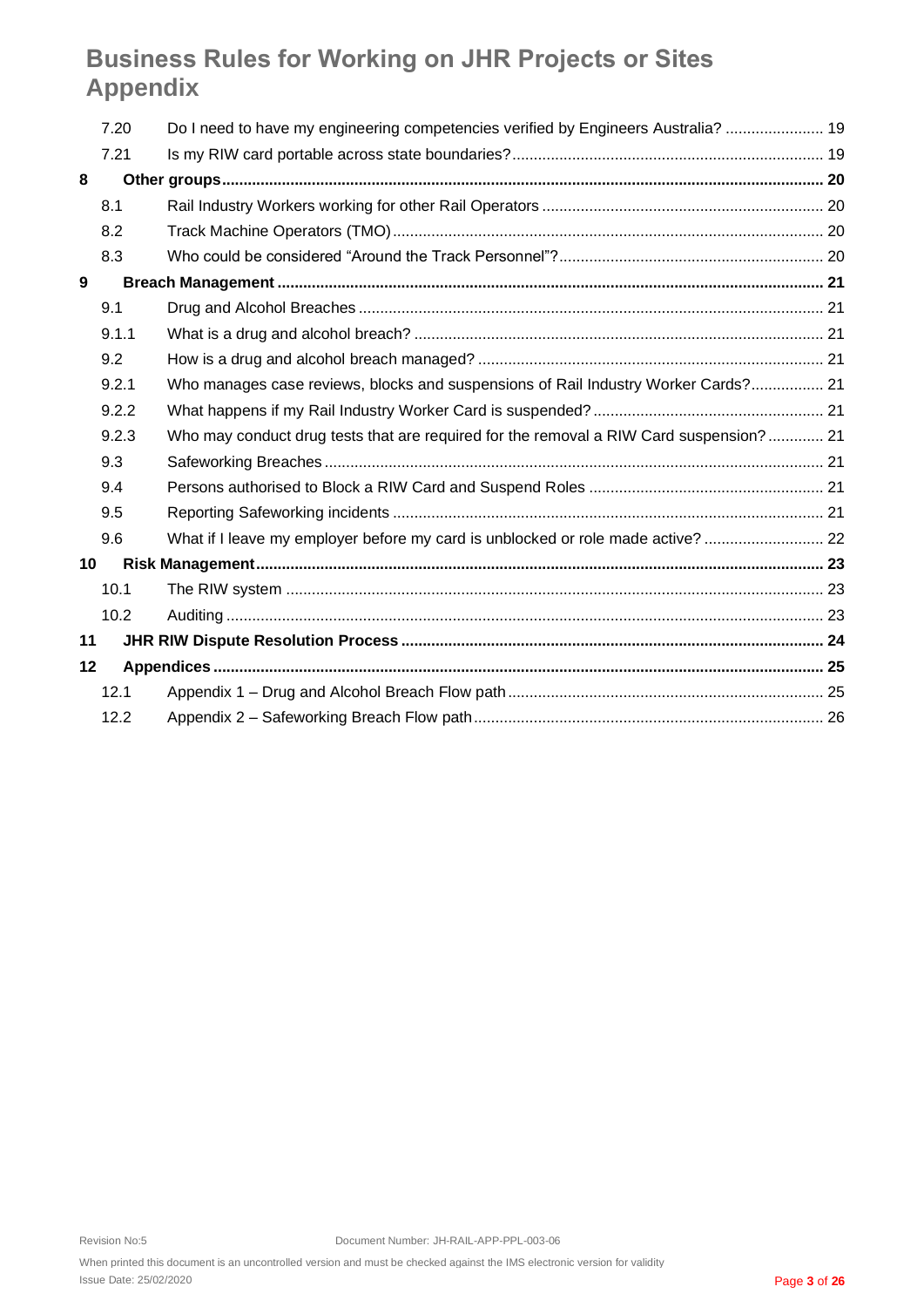### <span id="page-3-0"></span>1 Introduction

### <span id="page-3-1"></span>1.1Purpose

The purpose of this guideline is to provide detail for people planning to, or conducting rail safety work on John Holland Rail (JHR) worksite/s as a Rail Industry Worker (RIW).

#### <span id="page-3-2"></span>1.2Scope

The scope of this guideline is for people undertaking rail safety work on John Holland Rail work sites, which includes: employees, other rail operators, contractors, subcontractors, suppliers and other parties.

#### <span id="page-3-3"></span>1.3Responsibilities

The Group Manager Safety, Environment, Quality and Rail Accreditation - Rail is responsible for the implementation of this procedure.

The Project Managers are responsible ensuring all RIWs are compliant with this procedure and section 117 of the Rail Safety National Law for their project.

The National Competency and Training Manager - Rail is responsible for conducting compliance audits.

JHR Managers and Contractors are responsible for communicating this procedure and ensuring people understand the requirements for working and entering a JHR worksite / project.

JHR Managers and contractors are responsible for ensuring the RIW maintains current competencies whilst completing work for JHR.

This is confirmed:

- prior to works commencement JHR staff confirm contractors hold RIW cards which contain current competencies for the roles being performed
- at commencement and during works by ensuring contractors have a RIW card in their possession.

Rail safety workers are responsible for:

- ensuring their competencies required to complete rail safety work for JHR are valid, current and relevant to the work that they undertake
- not undertaking work or tasks for which their competency has not been certified
- maintaining and making available records of their training and work experience for use in assessing their competency in accordance with this procedure
- having the RIW card available at all times when performing rail safety work and provide it to an authorised person when asked to do so.

Metro Trains Australia (MTA) is responsible for the verification of Rail Industry Worker documentation uploaded into the RIW system against JHR business rules. MTA also issues the RIW card when mandatory documentation is verified.

### <span id="page-3-4"></span>1.4Reference Documents

The following documents support this procedure:

- [National Standard for Health Assessment of Rail Safety Workers](http://ntc.gov.au/filemedia/Reports/NatStanHARSWOct2012.pdf)
- Rail Safety National Law
- John Holland Rail Drug and Alcohol Policy and Procedure
- John Holland Rail Health and Fitness Procedure
- John Holland Risk Management Procedure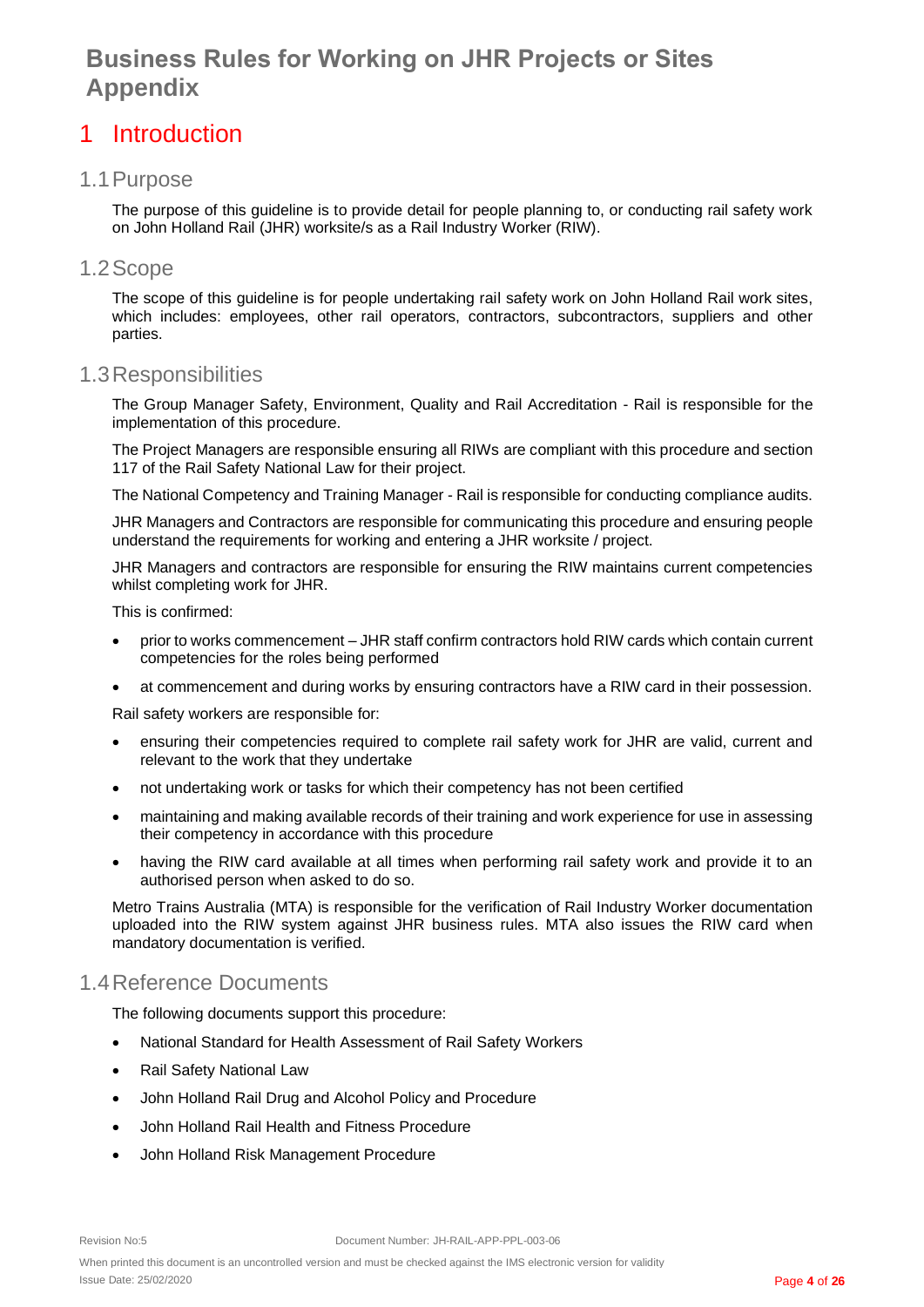NOTE: Contractors will not be able to access some documents using the links in this document. Talk to your JHR contact if further information is required.

### <span id="page-4-0"></span>1.5Definitions

The following terms and acronyms are used within this document:

| Term or acronym                                                | <b>Description</b>                                                                                                                                                                                                                                                                                                                             |
|----------------------------------------------------------------|------------------------------------------------------------------------------------------------------------------------------------------------------------------------------------------------------------------------------------------------------------------------------------------------------------------------------------------------|
| Academic                                                       | An official, comprehensive and verifiable copy of a student's record of                                                                                                                                                                                                                                                                        |
| Transcript                                                     | learning relating to their qualification.                                                                                                                                                                                                                                                                                                      |
| <b>Accredited Body</b>                                         | An organisation delegated by a higher authority to deliver AQF and/or other<br>competencies.                                                                                                                                                                                                                                                   |
| Act or 'the Act'                                               | Refers to the Rail Safety Act applicable in the relevant state.                                                                                                                                                                                                                                                                                |
| Assessor                                                       | Person who reviews and approves rail safety worker's evidence of<br>competence.                                                                                                                                                                                                                                                                |
| <b>Australian Skills</b><br><b>Quality Authority</b><br>(ASQA) | ASQA is the national regulator for Australia's vocational education and<br>training sector.                                                                                                                                                                                                                                                    |
| Australian<br>Qualifications<br>Framework (AQF)                | The national policy for regulated qualifications in Australian education and<br>training.                                                                                                                                                                                                                                                      |
| <b>Authorised Health</b><br>Professional                       | Refers to a health professional typically with a qualification in medicine or<br>in nursing with a post graduate qualification in occupational health nursing,<br>who has been selected by accredited rail organisations, on the basis their<br>compliance with the specified criteria, to undertake rail safety worker health<br>assessments. |
| <b>Authorised Person</b>                                       | A person authorised to view a RIW card including JHR managers, worksite<br>supervisors, protection officers, safety & rail safety Professionals, Trainers,<br>investigators and the rail safety regulator/s.                                                                                                                                   |
| Card Issuing Body                                              | Refers to MTA, the JHR approved external provider of the Rail Industry<br>Worker card.                                                                                                                                                                                                                                                         |
| Certified documents                                            | Documents which are confirmed as true copies of the originals, by a person<br>authorised to do so.                                                                                                                                                                                                                                             |
| Competency (Unit<br>of Competence)                             | A unit or component of a qualification issued by either an accredited or non-<br>accredited body and recognised by JHR.                                                                                                                                                                                                                        |
| Competency<br>Management<br>System                             | JHR's competency management system utilises the RIW competency<br>management platform to capture the competencies of rail safety workers to<br>meet the requirements of the relevant Act.                                                                                                                                                      |
| Contractor                                                     | A company or individual engaged by JHR to undertake a specific project,<br>function or maintenance works in accordance with an agreement (e.g.<br>construction, maintenance, installation, commissioning, consultancy and<br>other specialist types of work).                                                                                  |
| <b>External Third Party</b>                                    | Companies or individuals engaged from non-railway organisations wishing<br>to access, install or maintain their own infrastructure within the railway<br>corridor. (eg utility providers, local authorities etc).                                                                                                                              |
| Incident                                                       | An occurrence, as defined in AS4292, involving or affecting operations on<br>the JHR worksite, which results in or has the potential to cause death or<br>injury, property damage, disruption to train services, or adverse<br>environmental consequences.                                                                                     |
| JHR's Competency<br><b>Matrices</b>                            | Matrices that match JHR's rail industry worker roles with required<br>competencies.                                                                                                                                                                                                                                                            |
| <b>JHR</b>                                                     | Refers to John Holland Rail                                                                                                                                                                                                                                                                                                                    |
| <b>Metro Trains</b><br>Australia (MTA)                         | MTA is the company who provides the RIW competency management<br>platform.                                                                                                                                                                                                                                                                     |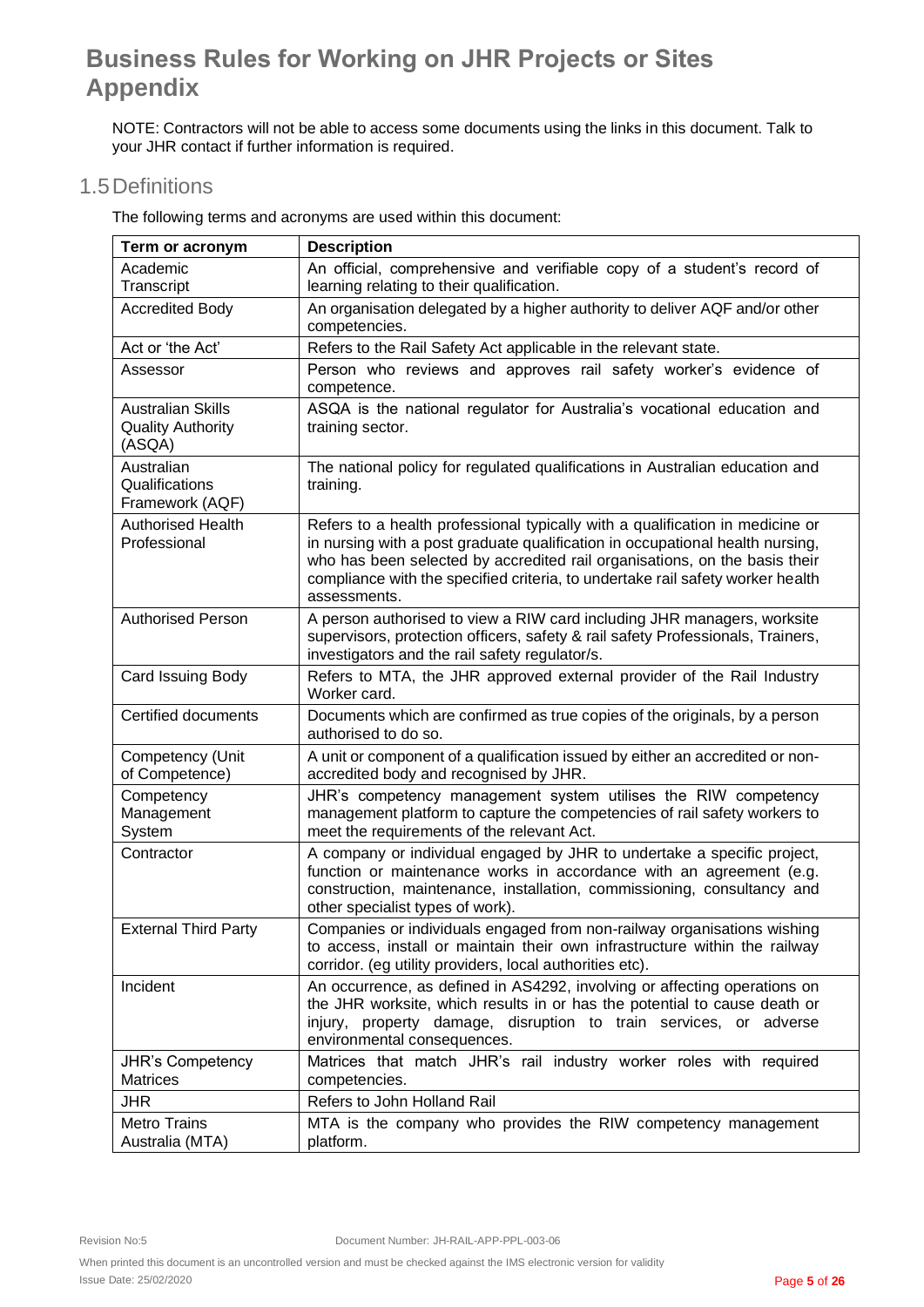| <b>Network Controller</b>                        | Guide and manage the movement of trains over the JHR network. Respond<br>to emergencies and other irregularities in accordance with the stipulated<br>rules, regulations and instructions.                             |
|--------------------------------------------------|------------------------------------------------------------------------------------------------------------------------------------------------------------------------------------------------------------------------|
| Private Data                                     | Data or documents are labelled as private data within the competency<br>management system where access to view this information is restricted.                                                                         |
| <b>Rail Safety Work</b>                          | Rail Safety Work is where an employee, contractor, subcontractor or<br>volunteer is performing work on a railway system. Further definition of rail<br>safety work can be found under the Rail Safety National Law Act |
| Rail Industry<br>Worker (RIW)                    | Refers to those carrying out rail safety work under one or more roles from<br>JHR's or ARA functional categories.                                                                                                      |
| Rail Industry<br>Worker Card                     | Card that electronically captures competencies of those working under one<br>or more of JHR's functional categories.                                                                                                   |
| <b>Registered Training</b><br>Organisation (RTO) | A vocational education and training organisation registered by ASQA to<br>deliver training in accordance with the AQF.                                                                                                 |
| Regularly working<br>in the Rail Corridor        | This means someone who enters the rail corridor on a regular basis.<br>Regular can mean once every: week, month, quarter. This shows a<br>continuance of entering the corridor.                                        |
| Relevant<br>experience                           | Any experience presented for assessment needs to be directly related,<br>connected or important to the role.                                                                                                           |
| <b>RIW Skillguard</b>                            | Skillguard is the system utilised by MTA to manage Rail Industry Worker<br>competence.                                                                                                                                 |
| Statement of<br>Attainment                       | A record issued by a registered training organisation when an individual has<br>completed one or more units of competency from nationally recognised<br>qualification or course.                                       |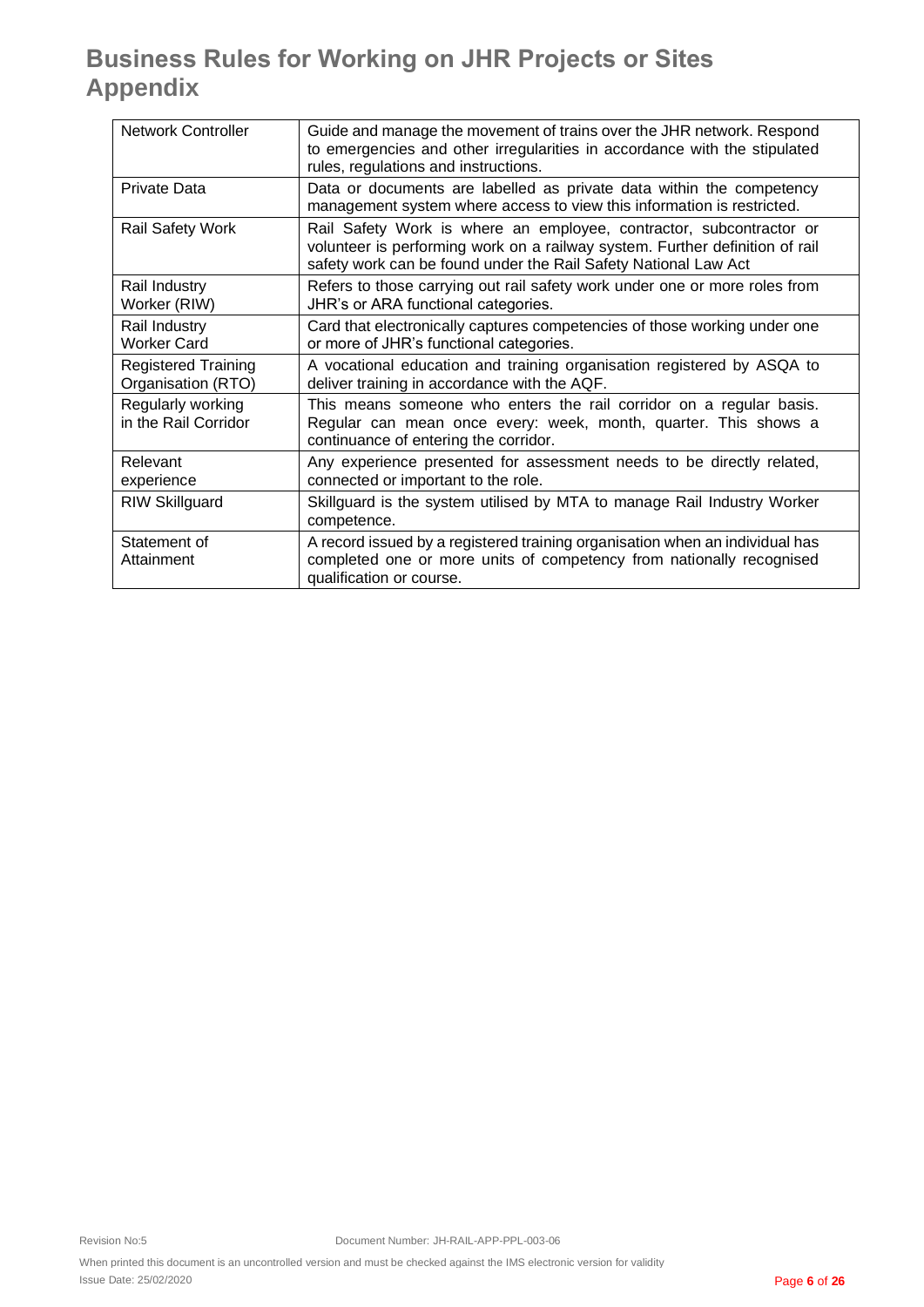## <span id="page-6-0"></span>2 External third parties to JHR

External third parties to JHR are either:

- 1. contractors who are contracted by JHR to undertake work; or
- 2. utilities, telecommunications, local authorities, etc. who need to undertake work as a part of their business activities that has the potential to impact a JHR project or work site.

All third-party personnel must hold a relevant RIW card and be appropriately inducted into the work site prior to accessing the work site.

Organisations and individuals considered to not fit into the above two categories may need to enter the rail corridor without a RIW Card. Section 2.2 details the requirements that these personnel must follow in accessing the JHR work site.

#### <span id="page-6-1"></span>2.1Contractors

Contractors include any person working on a JHR worksite, covered under Rail Safety National Law that has the potential to impact on JHR works.

This includes sub-contractors, suppliers, consultants, designers, certifiers and other rail operators.

### <span id="page-6-2"></span>2.2Accessing the rail corridor without a RIW Card

There may be occasions where persons may want to access the rail corridor for the purpose of performing certain rare, emergency or specialist non-rail safety work activities in the rail corridor without the worker having an appropriate RIW card. These personnel may only enter the JHR work site under supervision requirements as defined by the Rail Safety Manager and the Project Manager of the work site. In all cases appropriate Protection Officers, lookouts or other state equivalent protection role shall be provided to ensure the works do not impact on the safety of the railway.

Contact the relevant JHR Managers responsible for the work site to determine what safe working controls are required to be implemented for your work, and if your activity is accepted to be able to be undertaken without having an appropriate RIW card.

NOTE: This type of access to site will be a rare occurrence and subject to a safety risk assessment of the activity to be undertaken.

<span id="page-6-3"></span>2.2.1Can I work without a Protection Officer or other state equivalent protection role?

No. If you intend to carry out any work within the rail corridor you will be required to work under the supervision of a person holding a competency to assess risk and implement applicable protection methods.

When printed this document is an uncontrolled version and must be checked against the IMS electronic version for validity Issue Date: 25/02/2020 Page **7** of **26**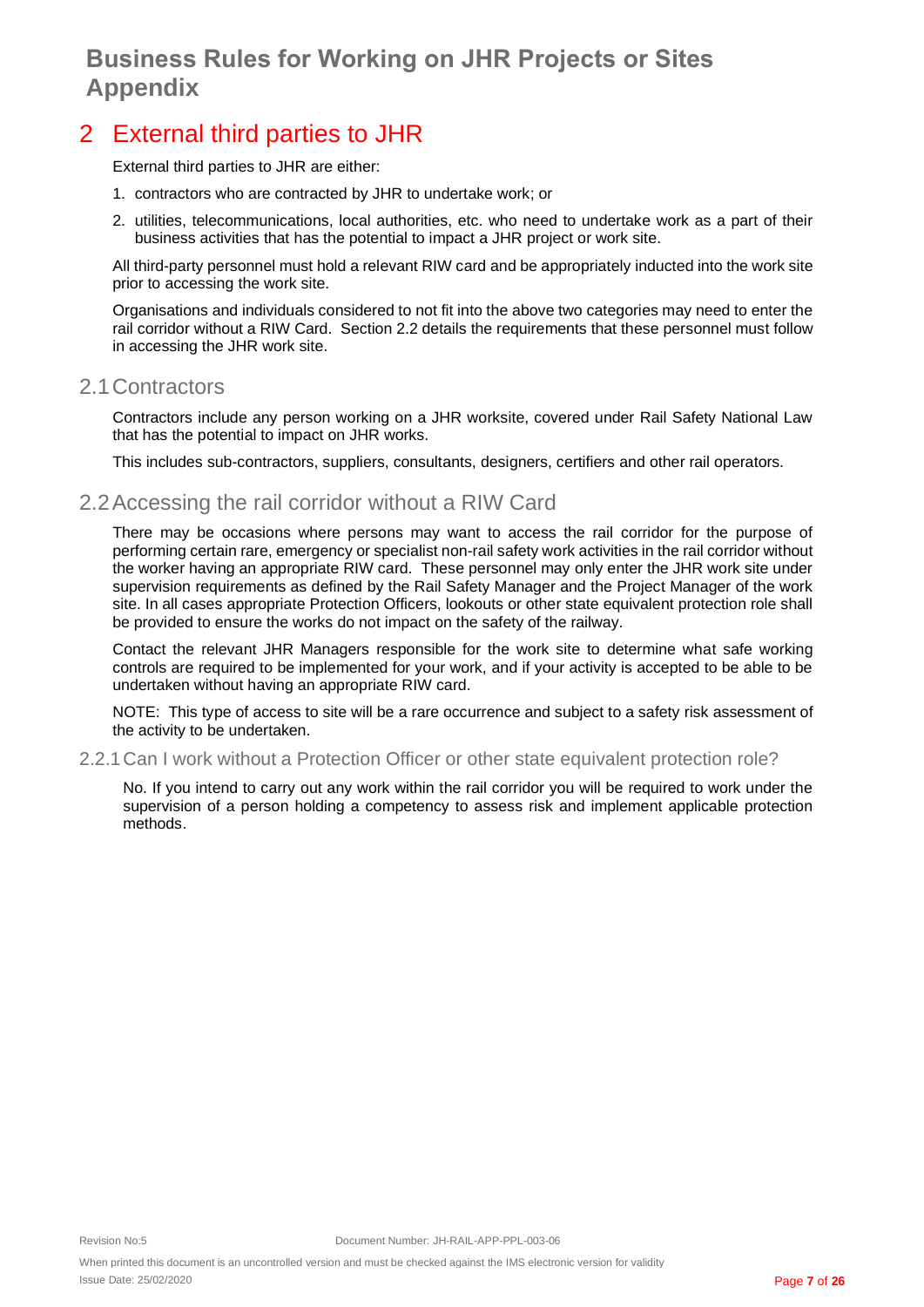### <span id="page-7-0"></span>3 Worker Competence

### <span id="page-7-1"></span>3.1Categories of rail safety work

Rail safety work is work carried out specific to JHR's accreditation under the National Regulation/National Law and other regulatory obligations. Rail safety work is categorised into functional categories. If your work / role doesn't fall into one of these areas you will need to contact the National Competency and Training Manager - Rail to identify if a new role is needed.

| Category                                      | <b>Contact Person</b>                           |
|-----------------------------------------------|-------------------------------------------------|
| <b>Track and Civil</b>                        |                                                 |
| Overhead Wiring                               |                                                 |
| Signals, Communications & Substations         |                                                 |
| <b>Structures</b>                             |                                                 |
| Competency and Training                       | National Competency and Training Manager - Rail |
| Engineering, Design and Project<br>Management |                                                 |
|                                               |                                                 |
| <b>Rail Safety</b>                            |                                                 |
| <b>Rail Operations</b>                        |                                                 |
|                                               |                                                 |

NOTE: Questions for functional category experts are to be forwarded to the National Competency and Training Manager - Rail.

#### <span id="page-7-2"></span>3.2Competency Matrices

The functional categories are further broken down into Rail Industry Worker (RIW) roles, which are described in competency matrices. These roles detail the minimum competencies required to perform that role for JHR. Further state and local requirements may be required. National competency matrices can be found at [www.ara.net.au](http://www.ara.net.au/). John Holland competency matrices can be found at [www.jhrailingtraining.com.au/rail-industry-worker/](http://www.jhrailingtraining.com.au/rail-industry-worker/).

NOTE: To be competent, a RIW may require competencies from more than one matrix.

Matrices are updated as required.

### <span id="page-7-3"></span>3.3Competency Currency

All RIWs must provide relevant and current competencies for each role. It is the RIW's responsibility to ensure that they comply with this requirement when completing rail safety work for JHR.

To assist with issues concerning competency currency, a Registered Training Organisation (RTO) can provide specialist advice. RTOs registered to deliver qualifications can be found at the website:

#### [https://training.gov.au](https://training.gov.au/)

Some JHR roles also have recertification periods for the competencies necessary for the role, which are identified on the relevant matrices.

The Rail Training Team will monitor JHR employee competency currency and organise training as required and in consultation with the organisation.

Contractors must have a process that monitors their personnel's competency.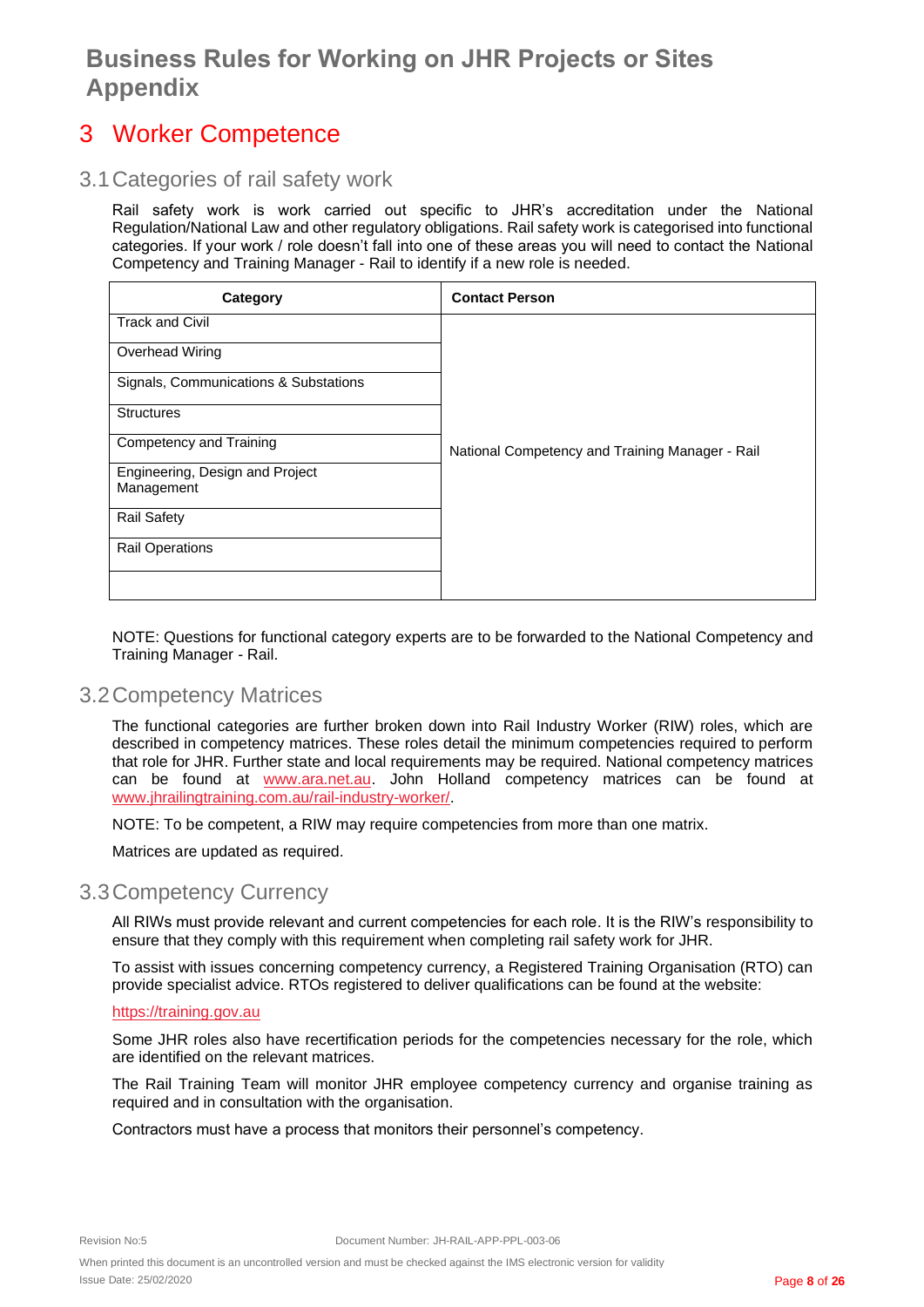### <span id="page-8-0"></span>4 Application Process

The application process and issuing of cards is managed by MTA, an external organisation, and is used by rail operators to manage rail safety worker competence. The name of the system used to manage RIW competence is Skillguard. For JHR employees the application process is managed by the Rail Training Team.

### <span id="page-8-1"></span>4.1Do I need a RIW Card?

Yes - if you intend carrying out rail safety work for JHR, one of its contractors or a Rail Infrastructure Manager or where you enter the corridor regularly (managers who inspect etc) ie- Around the Track Personnel but do not perform 'Rail Safety Work'.

<span id="page-8-2"></span>4.2What are the minimum requirements to obtain a RIW card?

JHR's minimum requirements for all RIW cards are:

- Proof of Identity
- **Medical**
- Construction Industry Induction
- Relevant Track safety induction (see Clause 5.12)

### <span id="page-8-3"></span>4.3Where do I get a RIW card?

You apply for the RIW card with MTA through the Skillguard system at www.riw.net.au.

#### <span id="page-8-4"></span>4.4What role or roles do I need?

To identify a role you may need as a rail industry worker, go to the ARA or JH website and refer to the relevant category matrix. Each role will have specific competencies you need to meet and upload to the Skillguard system for verification.

The exception to this is for HiRail / RoadRail & Track Machines you must hold **both** JH & applicable RIM roles to be able to operate on the JH project.

NOTE: Some roles previously on JHR matrices have moved to the ARA National Matrix.

#### <span id="page-8-5"></span>4.5Who can I contact to assist me with my application?

Any questions regarding rail safety roles, required competencies or competency assessment should be directed to JHR via [railtraining@jhg.com.au](mailto:railtraining@jhg.com.au).

Any questions regarding business registration, competency upload and verification, card payment or the issuing of rail industry worker cards should be directed to the card issuing body MTA at 1300 101 682.

#### <span id="page-8-6"></span>4.6Can my application for JHR roles be rejected?

Yes. JHR has the right to refuse any application for a JHR Rail Industry Worker role.

#### <span id="page-8-7"></span>4.7When will I be advised if my application is successful?

You will need to contact MTA to confirm how long your card will take to be issued.

### <span id="page-8-8"></span>4.8Who will advise me of my successful application and how will I be advised?

MTA will advise you via your agreed method of contact. Your card will be sent to you or the nominated representative via registered post.

When printed this document is an uncontrolled version and must be checked against the IMS electronic version for validity Issue Date: 25/02/2020 Page **9** of **26**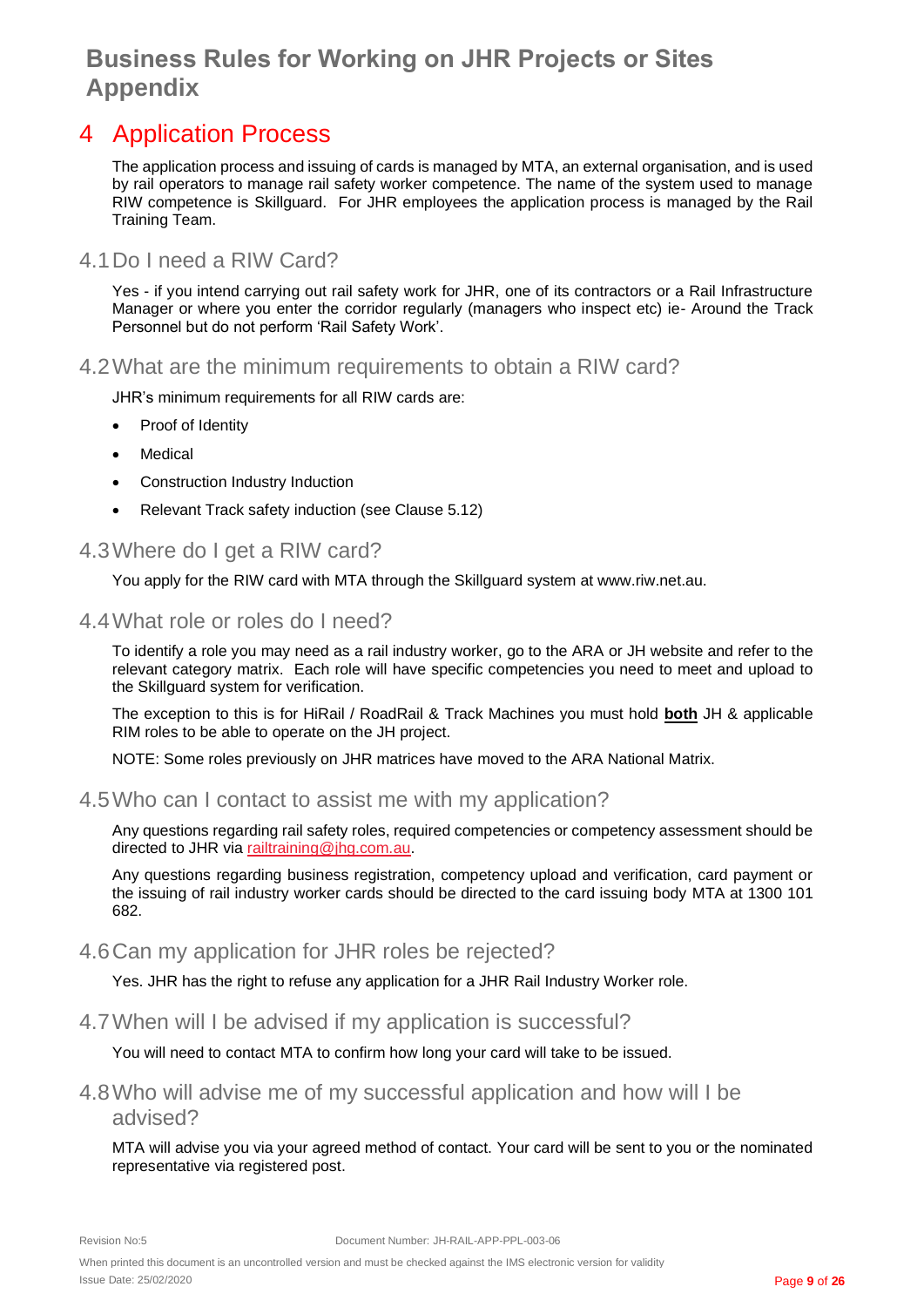### <span id="page-9-0"></span>4.9What can I do if my competency evidence is rejected?

First thing to check is that you have uploaded the correct evidence. The evidence must clearly show the competency requirement and that it has been issued by the proper organisation. If you still disagree with the evidence being rejected, you will need to contact MTA for further information.

### <span id="page-9-1"></span>4.10 Can I use my RIW card on any job?

The RIW card can be used on all worksites that utilise the Skillguard system for managing competencies and identification of their Rail Safety Workers. However, all projects require that personnel working on their particular site are "associated" with the project. This ensures that you and your workers have undertaken the correct inductions for that particular worksite and that all your competencies and training are up to date and relevant.

Prior to commencing work on any project, ensure that you and your employees have been "associated" with the project by providing your details to the Rail Safety Manager or Project Manager for the Project.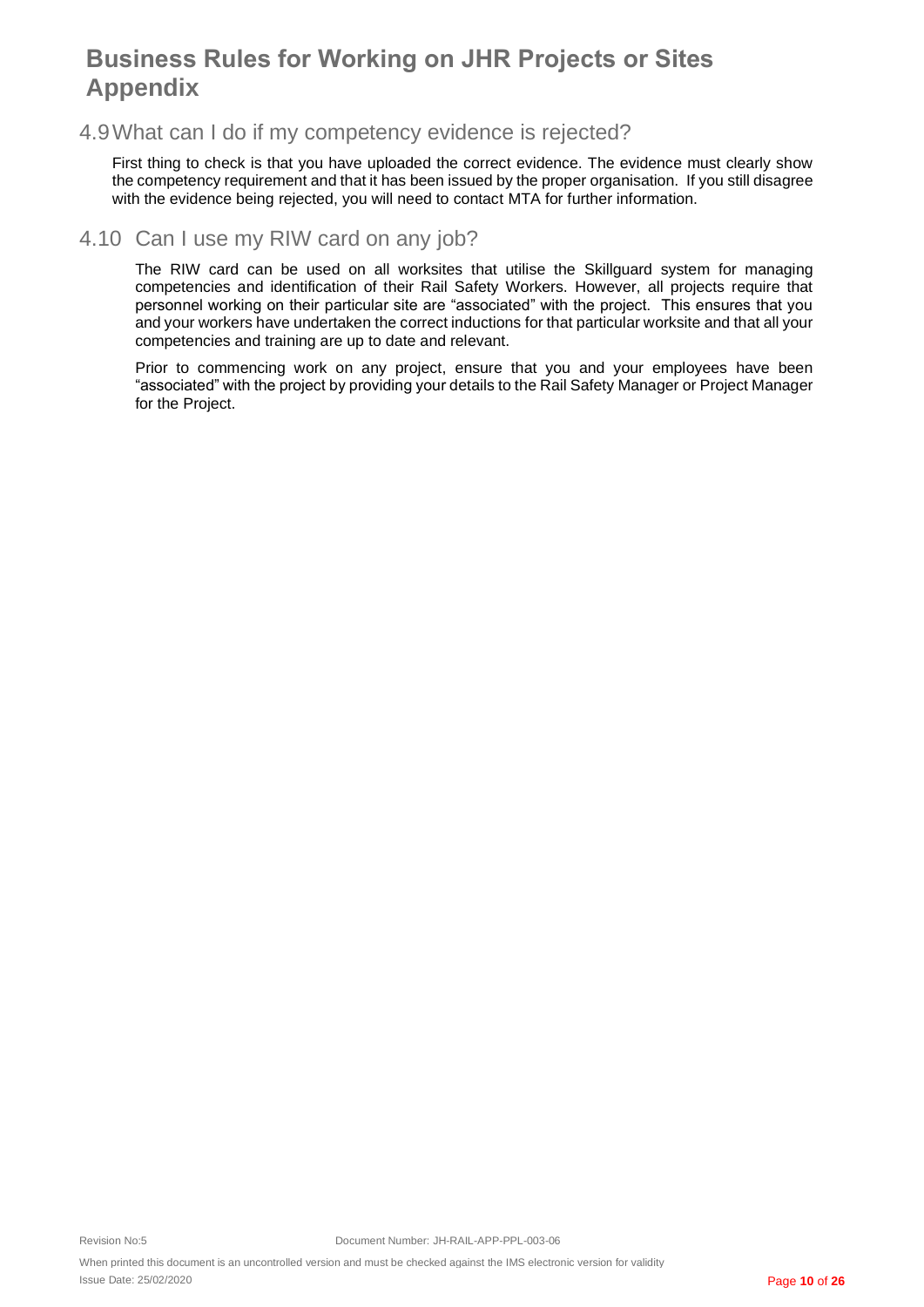## <span id="page-10-0"></span>5 Requirements of having a RIW card

### <span id="page-10-1"></span>5.1What does the rail industry worker card allow me to do?

The card allows you to carry out rail safety work and non-rail safety work for JHR in the roles you have selected and provided evidence. Contractors must ensure they select all roles they intend to perform for JHR and provide the appropriate competency evidence and that the role is current and active, where you have a role that is working towards you cannot conduct those duties until the role is active.

### <span id="page-10-2"></span>5.2Are contracting companies responsible for notifying their sub-contractors about the cards?

Yes. All sub-contractors who will be carrying out rail safety work on the JHR worksite / project must have a card so contractors must advise them.

### <span id="page-10-3"></span>5.3What if my card is lost or stolen?

If you lose your card, it is left at home or it is stolen, you will not be able to access the JHR worksite. Contractors will need to contact MTA as soon as you notice you have lost your card. JHR employees will need to contact the Rail Training Team.

### <span id="page-10-4"></span>5.4How long will the card be valid for?

The card will be valid for 5 years from the date of issue stamped on it. Note that individual competencies contained within the card will have differing validity periods – for example Safeworking qualifications are only valid for two years.

#### <span id="page-10-5"></span>5.5What happens when my card expires after 5 years?

An automatically generated reminder to renew your card will be forwarded to the email address contained in the RIW system – so it is important that the address is kept current by you.

For JHR employees expiring cards are managed by the Rail Training Team and will be sent to you.

#### <span id="page-10-6"></span>5.6Do I have to buy the RIW card or is it issued to me?

Contractors and sub-contractors will need to purchase the RIW card. Card costs are the responsibility of you or your contracting company.

JHR Employees will be issued a RIW card when starting with JHR. If you already have a card a new one will not need to be issued. Future card costs, such as renewals, will be managed by the Rail Training Team.

#### <span id="page-10-7"></span>5.7Who pays for the card when a contractor works for multiple companies?

Contractors have the option of linking themselves to multiple companies in the RIW system. In these instances, the card can be purchased by either the contractor or by a company on their behalf.

#### <span id="page-10-8"></span>5.8What happens when I leave my employer?

When you leave your employer, you are required to:

- email MTA ([info@riw.net.au](mailto:servicedesk@riw.net.au)) or phone 1300 101 682 advising employer changes;
- ensure your employer disassociates you from their company;
- for employees leaving John Holland the Rail Training Team will manage this process.

Note: this will make your rail industry card inactive. As such you will be unable to work for JHR until you are either employed by a company registered in RIW or you obtain an ABN and register yourself as a company.

When printed this document is an uncontrolled version and must be checked against the IMS electronic version for validity Issue Date: 25/02/2020 Page **11** of **26**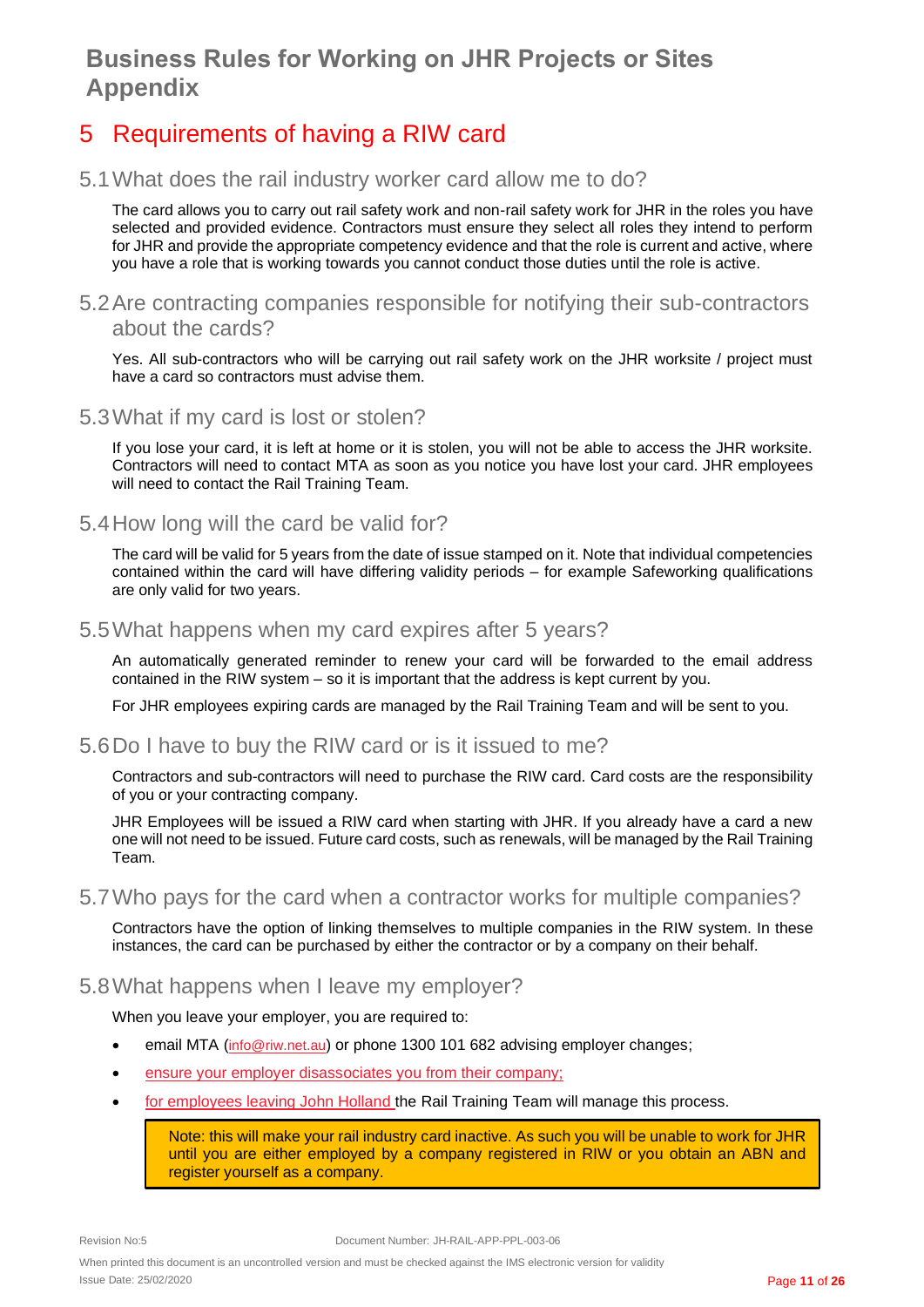<span id="page-11-0"></span>5.9As a Contractor, what happens if I work for a number of different Rail Operators?

When purchasing a Rail Industry Worker card a contractor can select roles for several Rail Operators. Provided JHR roles have been selected and the competencies verified there are no additional requirements for contractors to perform rail safety work for JHR.

<span id="page-11-1"></span>5.10 What WHS Construction Industry Induction certificates does JHR accept?

JHR accepts Comcare or State or Territory Health and Safety Regulator issued Construction Induction Training Cards (often known as White Card / Red Card etc).

<span id="page-11-2"></span>5.11 What rail industry/track safety inductions does JHR accept?

JHR currently accepts the following forms of track safety awareness for access across the JHR worksites:

- John Holland Track Safety Awareness which is aligned to TLIF2080 Safely Access the Rail Corridor & TLIW2001 Operate under Track Protection Rules
- In New South Wales, Rail Industry Safety Induction (RISI) issued by a Registered training organisations and aligned to TLIF2080 Safely Access the Rail Corridor #;
- In Victoria, Level 1 Train Track Safety Awareness provided by a registered training organisation approved by MTM;
- In Queensland, SARC aligned to TLIF2080 Safely Access the Rail Corridor
- In Western Australia, refer to the individual Rail Infrastructure Managers for the Track Safety Induction or Track Access

# In NSW JHR will accept RailCorp RSW (RISI) card as evidence of track safety awareness.

#### <span id="page-11-3"></span>5.12 How do I use the RIW card to log on at a work site?

It depends on the rules being implemented at the work site. There may be a number of methods to log on at a worksite, which could include: an electronic login, a mobile scanner or mobile phone with a barcode reader. If a login point is not available at your work location you will be asked to produce your rail industry worker card at the pre work brief or by Safeworking staff prior to works commencing.

<span id="page-11-4"></span>5.13 Will JHR audit me on a work site?

Yes. Auditing to identify correct roles and competencies for the work being undertaking will occur at scheduled and random events by a number of JHR representatives. Auditing can involve methods such as scanning cards using a mobile app and log points. Auditing can also take place by Regulators or Clients.

<span id="page-11-5"></span>5.14 Can I be asked to hand my card back?

No. The card belongs to you.

When printed this document is an uncontrolled version and must be checked against the IMS electronic version for validity Issue Date: 25/02/2020 Page **12** of **26**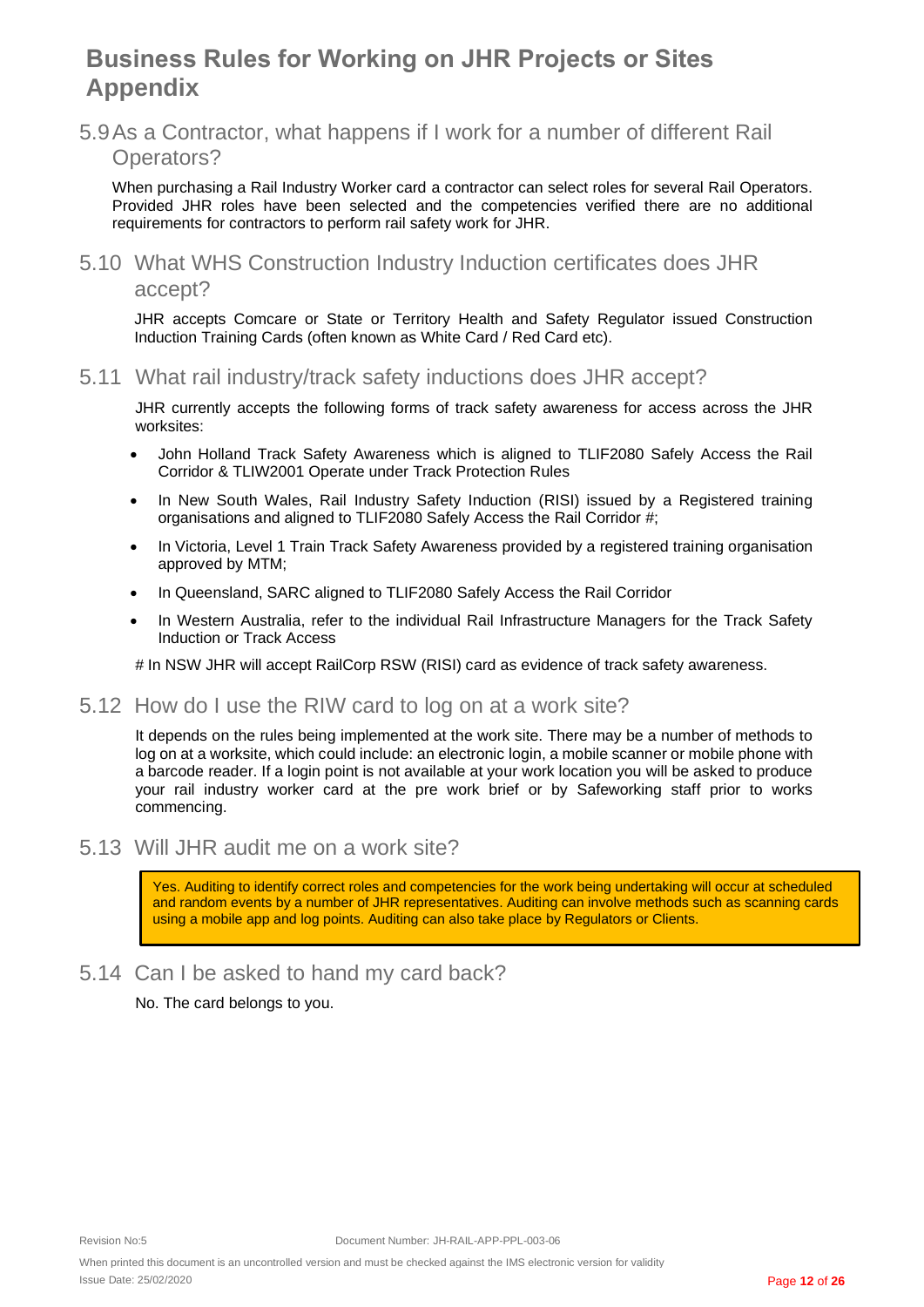### <span id="page-12-0"></span>6 Rail Safety Medicals

Medical requirements adhere to the National Standard for Health Assessment of Rail Safety Workers and should be read in conjunction with JHR's Health and Fitness procedure (WHS-421).

### <span id="page-12-1"></span>6.1Do I need a rail safety medical?

If you intend to carry out rail safety work on JHR worksites and fall into Categories 1, 2 or 3 of the Safety Critical Worker Risk Categories you will be required to hold a current rail safety medical. A copy of your rail safety medical summary report will be required as evidence when applying for, and maintaining, your rail industry worker card.

### <span id="page-12-2"></span>6.2What are the different types of rail safety medicals?

Three different types of rail safety medicals JHR requires are summarised in the following table:

| Category 1                                                                                                                                                                                                                                                                                               | <b>Category 2</b>                                                                                                                                                                         | Category 3                                                                                                                                                                                                                                       |
|----------------------------------------------------------------------------------------------------------------------------------------------------------------------------------------------------------------------------------------------------------------------------------------------------------|-------------------------------------------------------------------------------------------------------------------------------------------------------------------------------------------|--------------------------------------------------------------------------------------------------------------------------------------------------------------------------------------------------------------------------------------------------|
| E.g. Required by any rail safety<br>worker who holds a safeworking<br>competency.<br>Is also identified within the JHR<br>Roles.                                                                                                                                                                         | E.g. Required by any rail<br>safety worker who does not<br>hold a safeworking<br>competency but does hold a<br>network control<br>competency. Is also identified<br>within the JHR Roles. | Required by any rail safety<br>worker who does not hold<br>either a safeworking<br>competency or network<br>control competency.                                                                                                                  |
| Applies to rail safety workers who<br>undertake safety critical work<br>where ill health may result in<br>sudden incapacity or collapse<br>leading to a serious incident<br>affecting public safety or the rail<br>network. Required by any rail<br>safety worker who holds a<br>safeworking competency. | Applies to rail safety workers<br>who undertake safety critical<br>work where sudden incapacity<br>will not impact on the safety of<br>the public or the rail network.                    | Applies to rail safety workers<br>who undertake non-safety<br>critical work and whose health<br>and fitness does not impact<br>directly on the rail network but<br>who are required to protect<br>their own safety and that of<br>other workers. |

### <span id="page-12-3"></span>6.3Can I book my rail safety medical with any doctor?

No. Your rail safety medical must be carried out by an Authorised Health Professional for rail safety medicals. For contractors you can use the Authorised Health Professionals search function at: www.riw.net.au/authorised-health-professionals/. You must also ensure that you comply with individual Rail Infrastructure Manager medical requirements for Authorised Medical Providers.

For JHR employees the Resourcing Team or the Rail Training Team will organise medicals on commencement with JHR or before the medical is to expire in RIW.

#### <span id="page-12-4"></span>6.4What will the doctor assess?

The Authorised Health Professional will assess your health status in accordance with the National [Standard for Health Assessment of Rail Safety Workers](http://www.ntc.gov.au/viewpage.aspx?AreaId=35&DocumentId=1669). See [www.ntc.gov.au](http://www.ntc.gov.au/) for further details.

#### <span id="page-12-5"></span>6.5How long will the assessment take?

Speak with the Authorised Health Professional as this depends on the category of rail safety medical assessment you undertake.

When printed this document is an uncontrolled version and must be checked against the IMS electronic version for validity Issue Date: 25/02/2020 Page **13** of **26**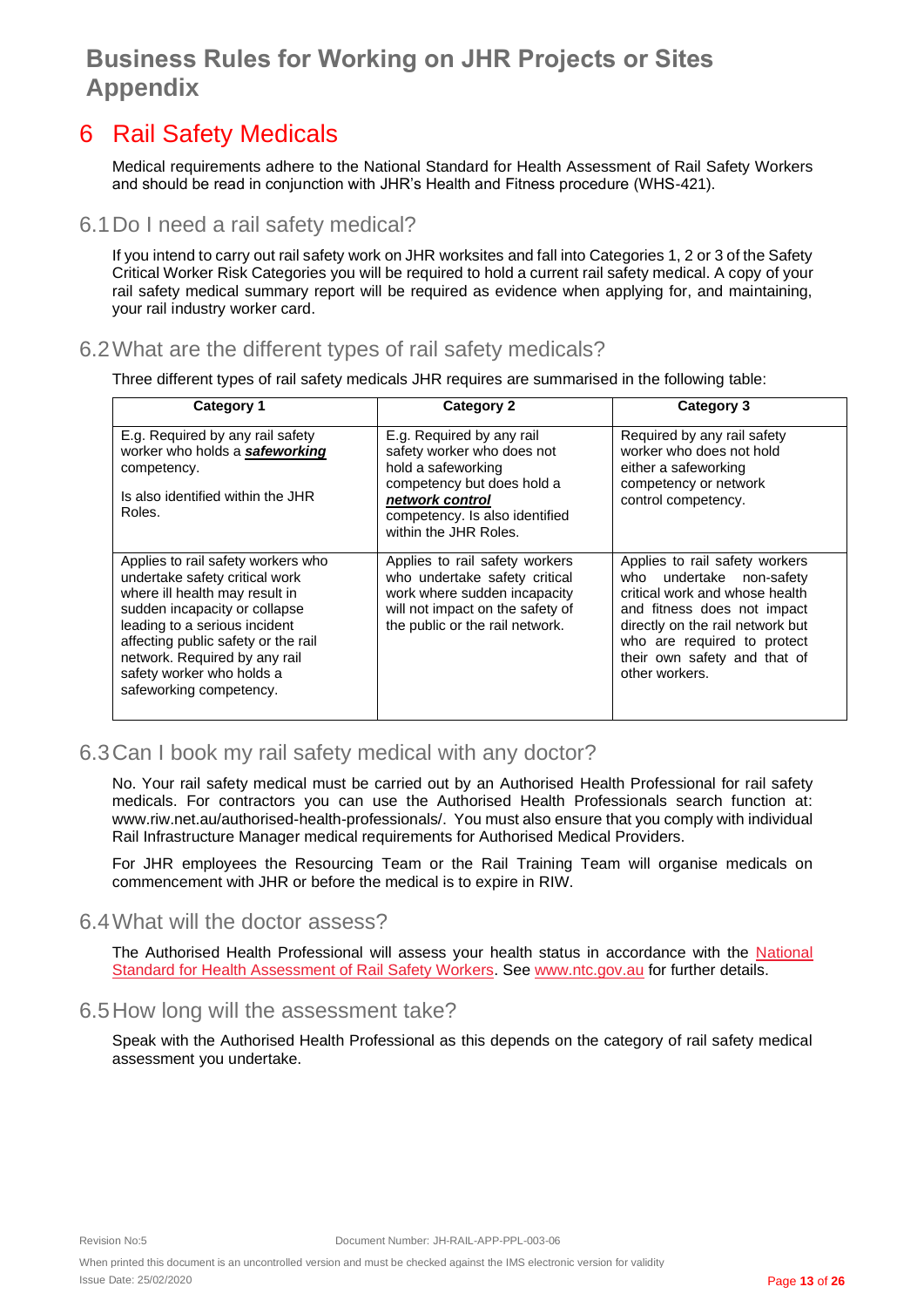<span id="page-13-0"></span>6.6Is there a form the doctor needs to complete?

Yes. The forms are available from and completed by the Authorised Health Professional.

- Contractors are to ensure their rail safety medical contains the following information:
- name of the Authorised Health Professional and their medical practice,
- drug and alcohol test results,
- dates of the medical and any review periods required,
- rail safety medical category, and comments if there are any restrictions on performing duties

### <span id="page-13-1"></span>6.7How much will the medical cost me?

JHR Employee rail safety medical costs will be met by JHR. Contractor rail safety medical costs are set by the Authorised Health Professional and are not met by JHR.

#### <span id="page-13-2"></span>6.8Do I need to tell JHR that I am having a medical?

As a contractor you do not need to advise JHR you are having a medical. For employees medicals are organised by the Rail Training Team.

#### <span id="page-13-3"></span>6.9Can I fail the medical assessment?

Yes. You can be deemed as not fit for duty to carry out rail safety work for JHR. For employees refer to John Holland procedure: Medical Standards for Rail Employees

#### <span id="page-13-4"></span>6.10 What happens if I fail a rail safety medical assessment?

You will not be permitted to conduct rail safety work for JHR at the applicable level of rail safety medical category. In the event of failing a rail safety medical, it is important to discuss your options with your Authorised Health Professional.

#### <span id="page-13-5"></span>6.11 What happens if I forget to renew my medical?

If your medical is not renewed by the expiry date, your RIW card will automatically become inactive until you complete a new medical and upload a copy into the RIW system. JHR employees with any concerns are to contact the Rail Training Team.

<span id="page-13-6"></span>6.12 Do I need a new medical if I change roles?

Depending on what role you change to, you may require another medical. This is generally the case if the new role requires a higher level medical than you currently hold. For example: a rail labourer requires category 3 medical. If you become a protection officer, you will require a category 1 medical. If you downgrade your qualifications, your higher medical will cover you until renewal is required.

### <span id="page-13-7"></span>6.13 Do I need a drug and alcohol assessment?

Yes. Each time you attend a rail safety medical, you will be required to submit to an alcohol breath test and a urine drug test.

You must submit to an Alcohol Breath Test and Urine Drug Test for every Rail Medical you attend.

### <span id="page-13-8"></span>6.14 What is the drug and alcohol assessment?

A breath test will be conducted at your rail medical using a breath testing device compliant with AS 3547. A urine drug test will be conducted in accordance with AS/NZS 4308.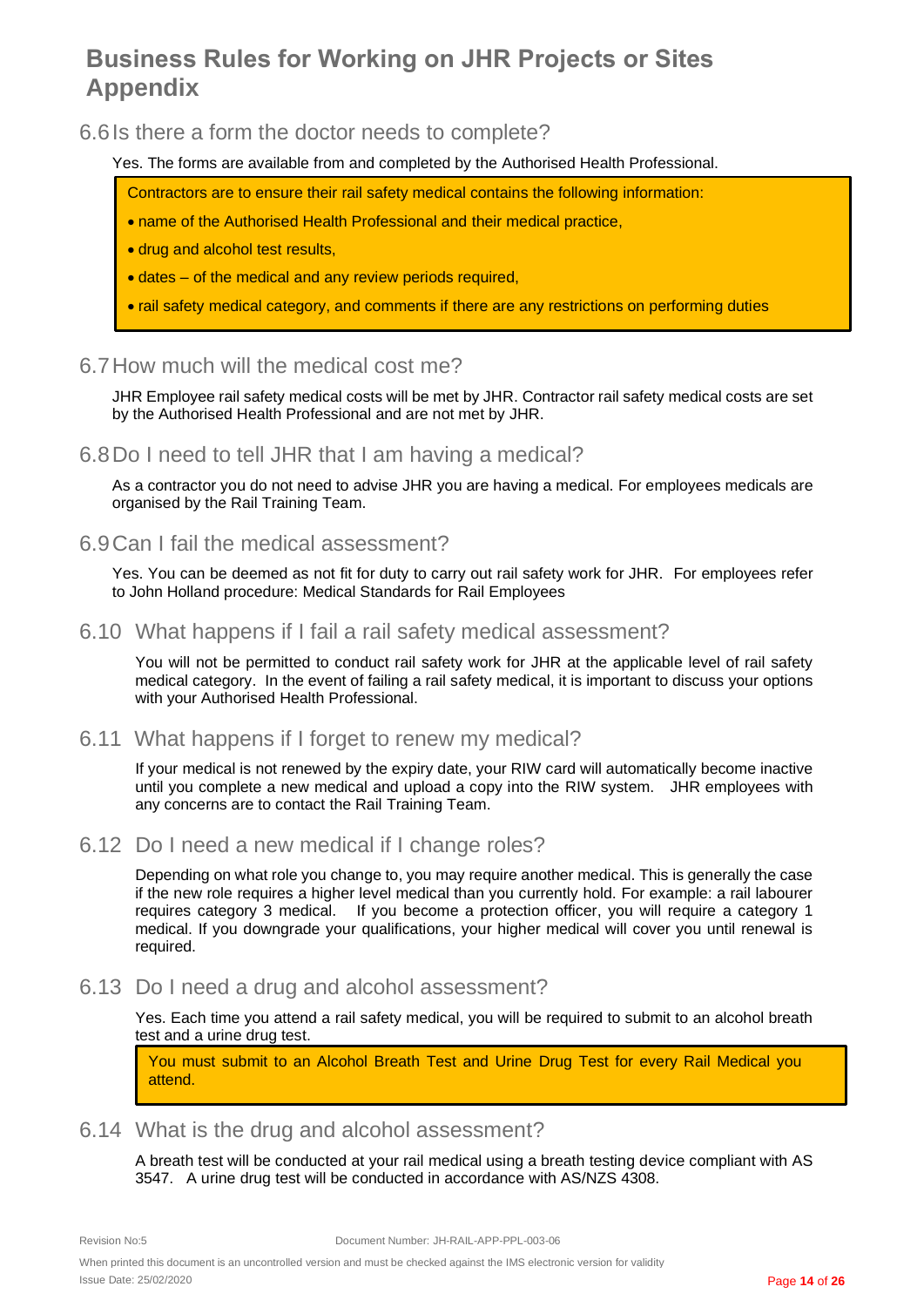### <span id="page-14-0"></span>6.15 What if I test Positive to alcohol and/or drugs?

If you submit a confirmed positive alcohol and/or confirmed drug test result, you will fail your safety medical and will not be able to perform rail safety work for JHR.

#### <span id="page-14-1"></span>6.16 How long will my medical assessment be valid for?

This depends on what type of medical assessment you need and your age. See below table.

| <b>Medical Category</b> | <b>Validity</b>                                           |
|-------------------------|-----------------------------------------------------------|
| Category 1              | 5 yearly to age 50                                        |
|                         | 2 yearly between 50 to 60                                 |
|                         | Yearly from the age of 60                                 |
| Category 2              | As per Category 1                                         |
| Category 3              | On commencement as Rail Industry Worker                   |
|                         | In the year they turn 40 (TfNSW require 5 yearly renewal) |
|                         | 5 yearly from the age of 40                               |

Please note the above timeframes are only true where an authorised health professional or Rail Infrastructure Managers does not determine a requirement for more frequent reviews.

### <span id="page-14-2"></span>6.17 Who sees my rail safety medical results?

Access to your full rail safety medical report is restricted to yourself. Authorised Health Professional. However, your rail safety medical summary report will be recorded within RIW as this will be used to verify that you have a current medical for all competency requirements.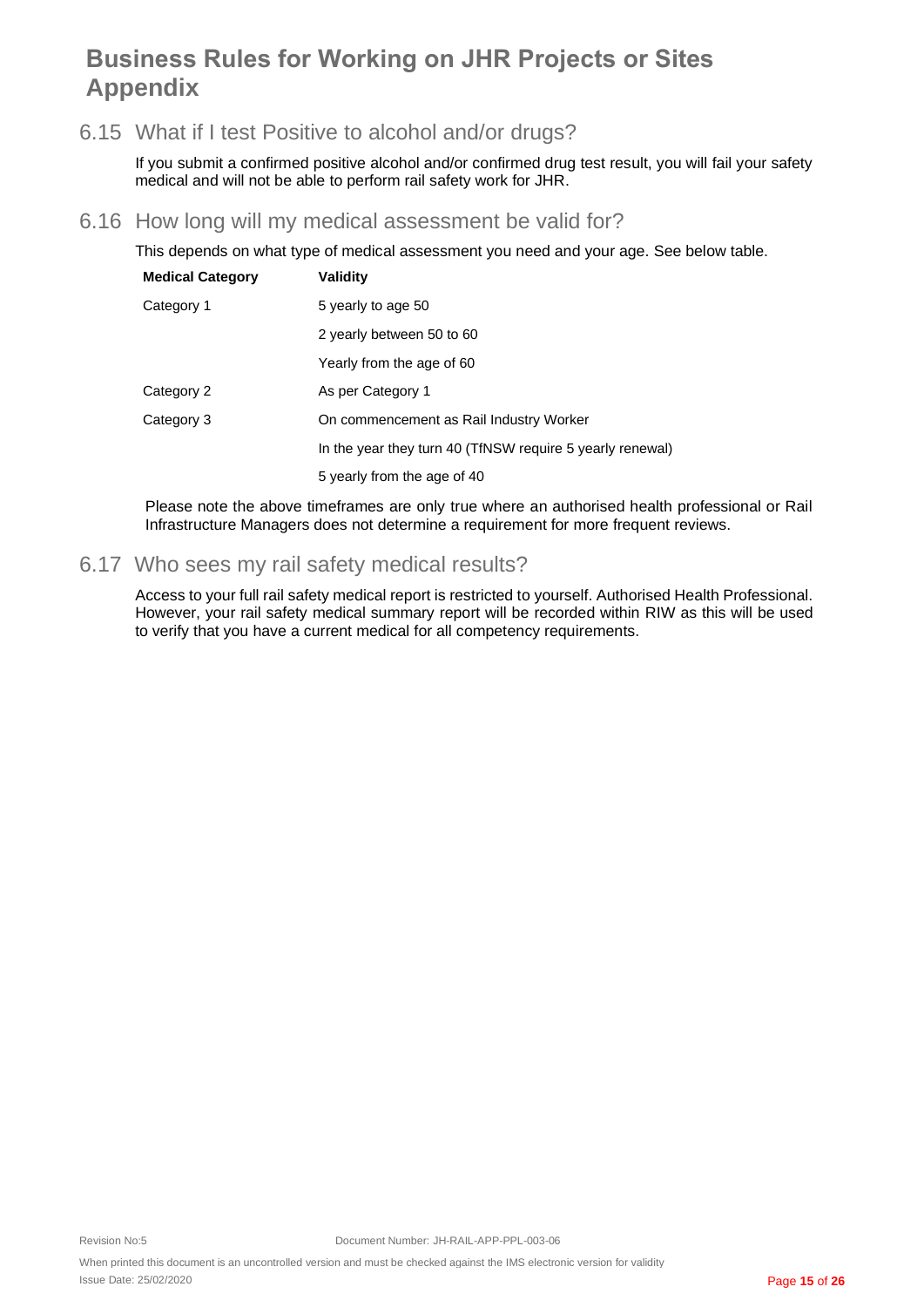### <span id="page-15-0"></span>7 Competencies

What will JHR do before engaging contractors and subcontractors for rail safety work?

Prior to engagement, JHR will confirm that contractors have the competence to perform the roles they have been contracted for. This includes:

- confirmation that the contractor has the required competencies to perform the rail safety work in accordance with the National ARA competency matrices, John Holland competency matrices or the relevant rail infrastructure manager's competency requirements. This is to be confirmed by viewing the contractors' competencies via the RIW system prior to them commencing work.
- ensuring contractors have knowledge of the relevant project rules and instructions.

#### <span id="page-15-1"></span>7.1What do you mean by competency?

Competency means you have sufficient knowledge and skills to perform rail safety work on behalf of JHR. This is evidenced by demonstrated experience and/or the possession of qualifications and units of competence issued by Registered Training Organisations.

### <span id="page-15-2"></span>7.2What units of competence does JHR need?

Required units of competence are dependent upon the rail industry worker role, and include qualifications issued by an accredited body such as degrees, statements of attainment, certificates and licences. They must be issued by an organisation recognised by JHR.

A summary of JHR's rail safety worker job roles and the required units of competence are found in matrices located on JHR's website.

#### <span id="page-15-3"></span>7.3What if the job I want to do is not in the competency matrices?

It may not be considered rail safety work or may be included in one or more of the generic roles. There may be a requirement to have more than one role to carry out the work.

Contractors requiring further information, email the Rail Training Team for clarification via [railtraining@jhg.com.au](mailto:railtraining@jhg.com.au)

For JHR employees discuss this with your supervisor. It should also be noted that RIW roles do not align with award classifications.

### <span id="page-15-4"></span>7.4What if I have been doing a job but don't have the unit of competence specified in the relevant competency matrices?

If you do not have the required competency evidence, then you will be unable to perform the role. If you do not have this, you need to contact a relevant RTO to determine how to obtain the specific competencies.

### <span id="page-15-5"></span>7.5How do I get a copy of my records if the Registered Training Organisation has closed or lost them?

Registered Training Organisations have a legal requirement to keep copies of records for any training they have provided. If they have either lost their student records or closed, copies can be obtained from the relevant state or federal accrediting body.

#### <span id="page-15-6"></span>7.6What organisations issue competencies that JHR recognise?

- For most competencies an RTO can deliver the training and issue a qualification. For a list of RTOs refer to the website: [www.training.gov.au](http://www.training.gov.au/) and search by qualification or unit of competency.
- For competencies captured in the Safeworking competency matrix, refer the Network Owners Matrices for these roles

Relevant government bodies issuing licences are also acceptable when providing evidence of competency.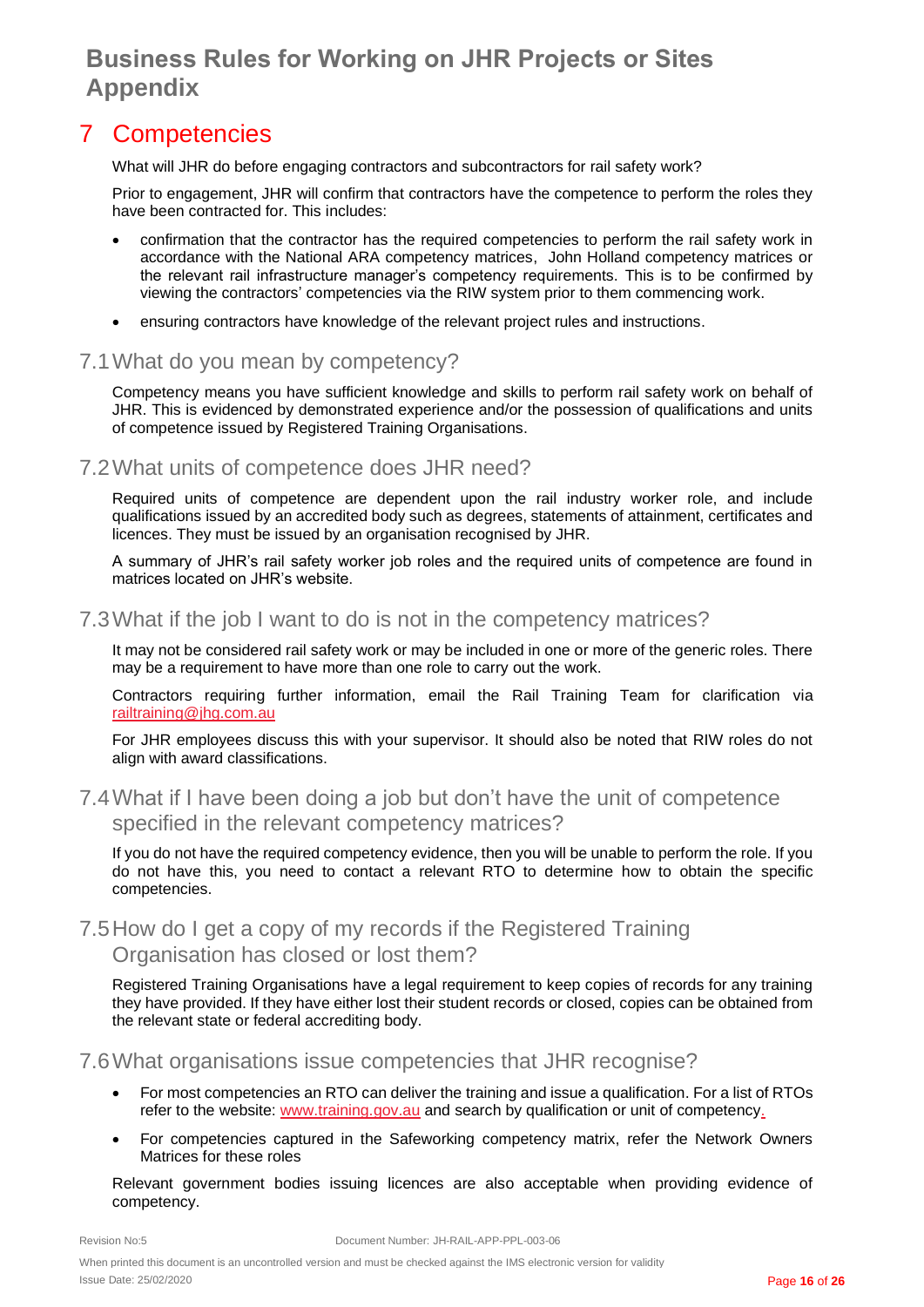• For qualifications issued by overseas organisations see [7.15.](#page-17-1)

### <span id="page-16-0"></span>7.7What will JHR accept as evidence of competence?

JHR requires copies of original/accredited copies of qualifications as evidence of competence. This can include:

- statements of attainment/certificates/licences for AQF qualifications issued by registered training organisations.
- licences issued by accredited/regulatory organisations such as WorkCover/WorkSafe.

In some instances (detailed in competency matrices) demonstrated evidence of work experience.

### <span id="page-16-1"></span>7.8What if my license is not listed in the matrix?

Before undertaking certain activities in the workplace, you may be required to obtain a permit, notify a state work safety authority, register certain equipment, and hold a licence or certificate of competency.

Check first any licencing requirements in JHR and ARA matrices.

In some instances licencing may not be referenced but may still be required depending on the type of work you intend carrying out, location and state. Examples of which could be: asbestos assessor licence, communication cabling registration, electrical supervisor licence and explosives licence.

### <span id="page-16-2"></span>7.9Do I need a John Holland Role?

To work on the Rail Infrastrucutre Managers (RIM) Network you will be required to hold either a national role or specific RIM role. Where the RIM doesn't have roles, then an applicable JHR role must be selected.

As part of the HiRail, Road Rail & Track Machines roles the John Holland Rail Training Team will conduct machine specific training or Verification of Comeptency for the hi rail, road rail & track machine type.

### <span id="page-16-3"></span>7.10 Special requirements for currency and competency (recertification)

For some roles including Safeworking and Track & Civil require evidence of currency, as recertification periods are mandated.

Recertification of competence is a process to assess continuing competence and is a requirement for various roles in JHR - for example Aluminothermic Welding.

#### <span id="page-16-4"></span>7.11 Higher qualifications in-lieu-of lower

JHR will accept higher qualifications in-lieu-of lower as evidence of competence, provided the pathway to attaining the higher qualification is via the lower.

For example, evidence of Victorian track force protection coordinator competence is acceptable inlieu-of hand signaller or train track safety awareness competencies.

#### <span id="page-16-5"></span>7.12 Who do I have to send my competencies to?

Contractors will need to provide competency information to RIW when applying for your rail industry worker card. This information is to be uploaded on the website www.app.riw.net.au.

For employees who have received qualifications or training record transcripts, send to your Rail Training Team to upload into RIW.

### <span id="page-16-6"></span>7.13 What if my qualification/certificate does not match what is listed in the competency matrix?

Matrices show current competencies required for RIW roles. Some people may have older qualifications that could be accepted. This will be done on a case by case basis.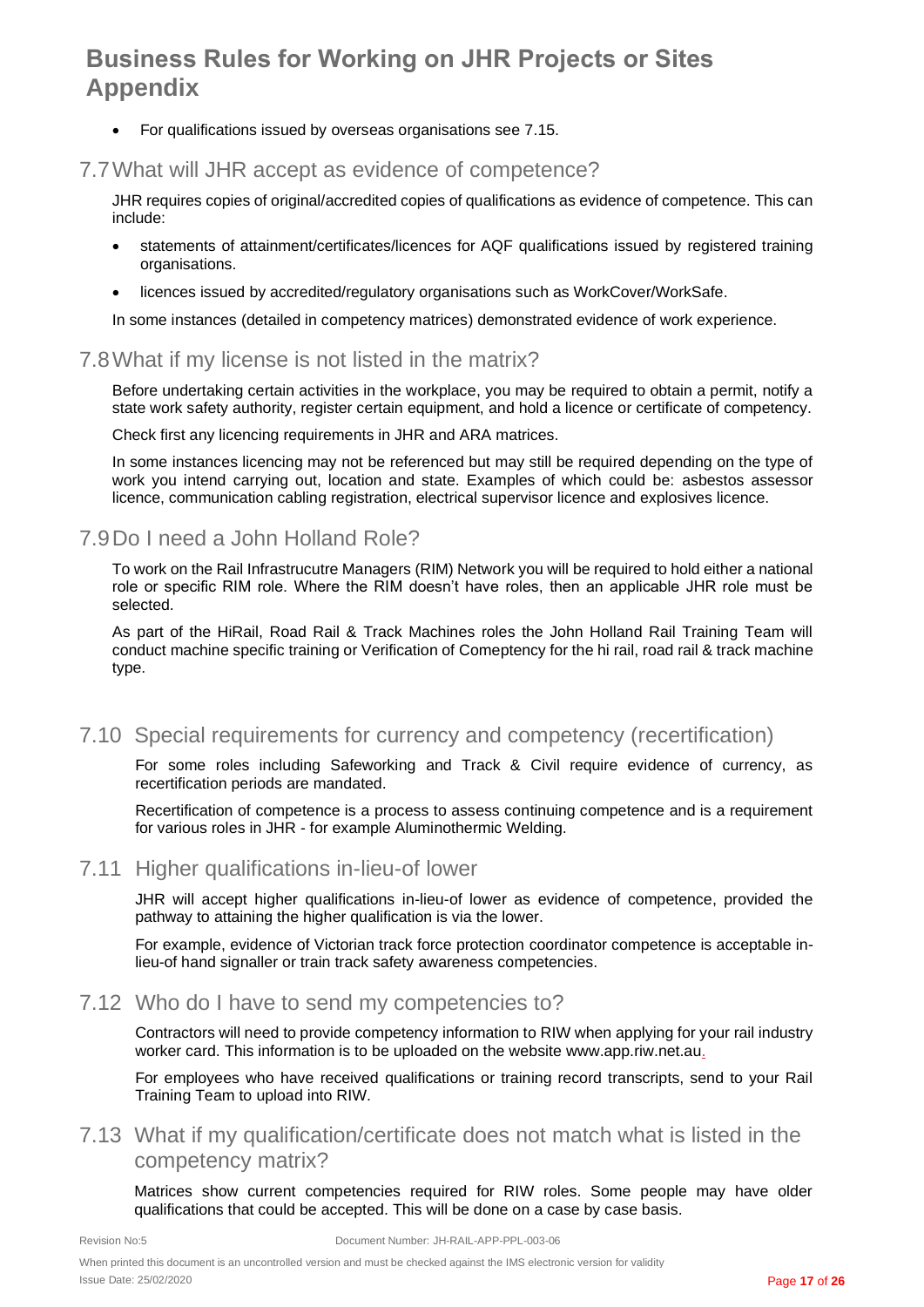#### <span id="page-17-0"></span>7.14 Do my competency documents need to be certified?

No. Your competencies do not need to be certified if they are issued from an Australian RTO.

#### <span id="page-17-1"></span>7.15 What if my competencies were obtained overseas?

The Australian Government has established Overseas Qualifications Units in most Australian states and territories to assist migrant workers obtain recognition of their overseas gained skills and qualifications.

All tertiary qualifications from foreign institutions must be certified with their Australian Equivalent.

For Trades and Associated Skills Recognition refer:

Trades Recognition Australia:<http://www.tradesrecognitionaustralia.gov.au/Pages/default.aspx>

For Engineering and Project Managers refer:

Engineers Australia: [http://www.engineersaustralia.org.au/ieaust/index.cfm?0FA76D91-D0CB-](http://www.engineersaustralia.org.au/ieaust/index.cfm?0FA76D91-D0CB-1145-12C8-16FF03511C24)[1145-12C8-16FF03511C24](http://www.engineersaustralia.org.au/ieaust/index.cfm?0FA76D91-D0CB-1145-12C8-16FF03511C24)

For Skills Assessments Applications

If you are applying for a skills assessment to obtain an Australia visa:<http://www.immi.gov.au/>

#### <span id="page-17-2"></span>7.16 Who sees my competencies?

The card issuing body will see your competencies and load the details against your profile in the competency management system. Any personnel that need to sight or verify your competency for JHR projects or sites.

#### <span id="page-17-3"></span>7.17 How can I see a sub-contractor's competency information?

For contractors please contact MTA to discuss your access rights.

JHR employees can request this from the Rail Training Team.

#### <span id="page-17-4"></span>7.18 Can I update my records if I get another competency?

The RIW system allows you to update your records as you obtain them. For contractors if you have any questions contact MTA.

JHR Employees records are updated by the Rail Training Team. If employees have copies of qualifications that are not showing as completed in RIW, send them to your Rail Training Team representative.

#### <span id="page-17-5"></span>7.19 What happens if I receive notification of an expiring competency?

If a competency has expired, it will need to be renewed for you to continue to perform this work for JHR.

You or your nominated representative will receive notification from the RIW system that a particular competency is due for recertification. This will occur via email at 30 and 7 days prior to expiry. You will need to contact either your supervisor or a registered training organisations (or body that issued the competency) to make arrangements for a recertification.

An employee receiving any expiry notice is to contact their supervisor.

Note: If a competency expires and a re-certification has not been uploaded by the expiry date, the role will drop off the person's profile and they will be unable to complete that role for John Holland until a re-certification is uploaded in to the RIW system.

When printed this document is an uncontrolled version and must be checked against the IMS electronic version for validity Issue Date: 25/02/2020 Page **18** of **26**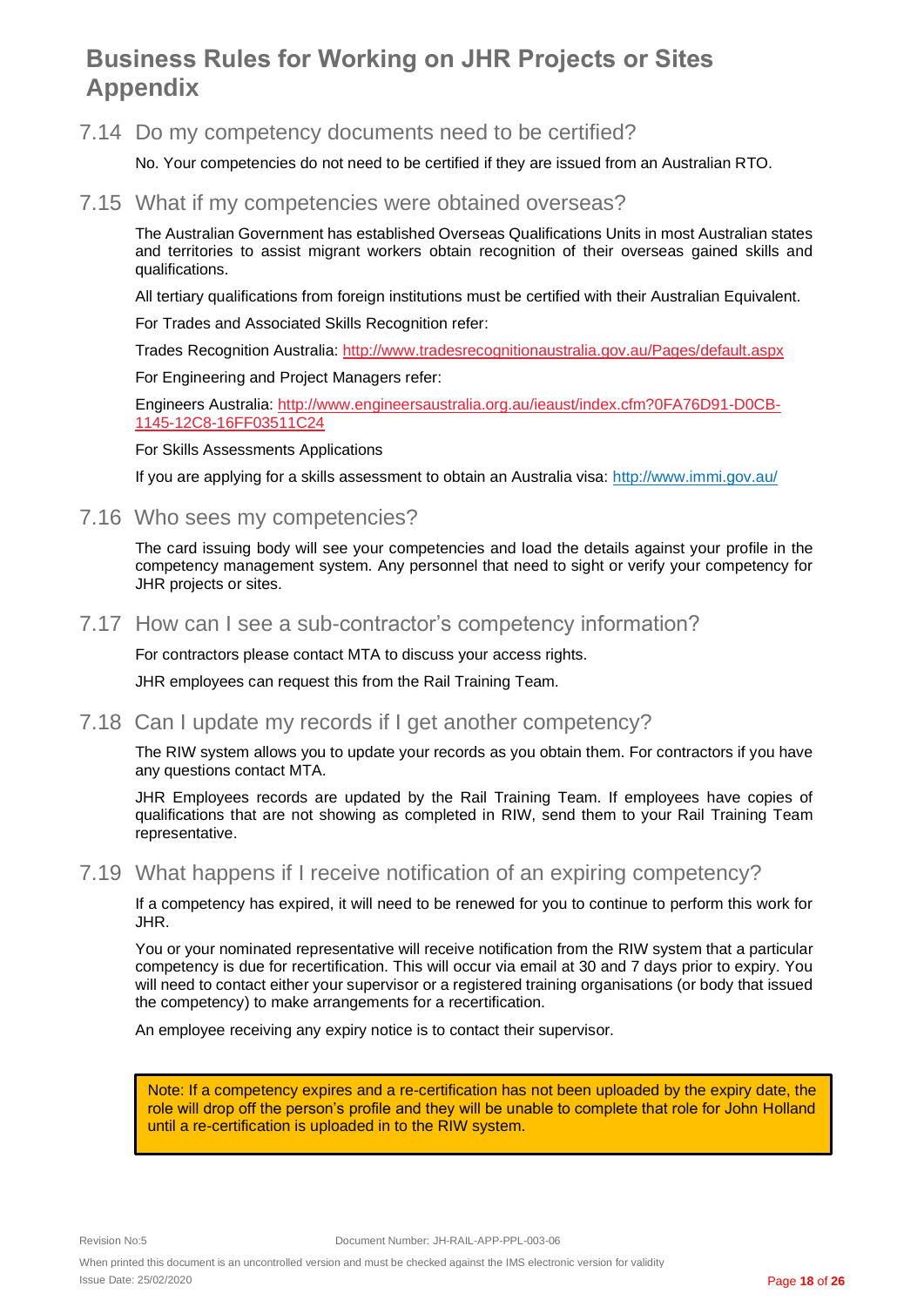<span id="page-18-0"></span>7.20 Do I need to have my engineering competencies verified by Engineers Australia?

If you are currently an Australian resident with engineering competencies, they do not need to be verified by Engineers Australia.

### <span id="page-18-1"></span>7.21 Is my RIW card portable across state boundaries?

The RIW card is a national card that can be used across Australia with those rail operators who recognise it. Roles attached to the card can be national or state based and will be identified at each rail operator's website.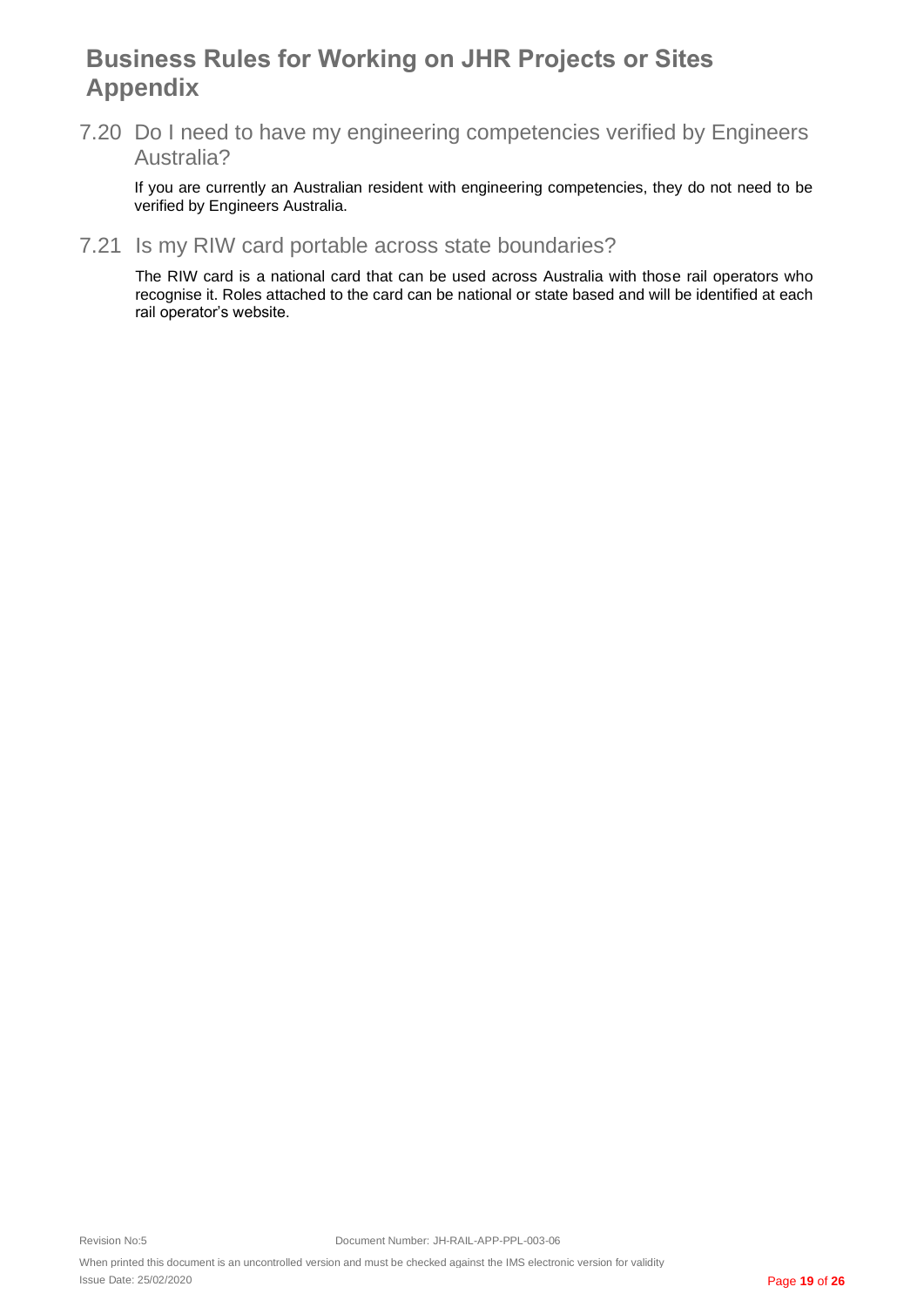### <span id="page-19-0"></span>8 Other groups

### <span id="page-19-1"></span>8.1Rail Industry Workers working for other Rail Operators

Contractors working for other rail operators inside JHR projects / sites and having potential to adversely impact on JHR infrastructure, must select the appropriate RIW role in RIW.

Where evidence has already been entered into RIW for other rail operator roles, RIW will automatically identify competencies and populate new roles entered if competencies are equivalent.

JHR will not require contractors to complete another identification check if it has already been completed when applying for another operator's RIW card.

### <span id="page-19-2"></span>8.2Track Machine Operators (TMO)

Applicants for these roles must provide evidence of the relevant units of competence as well as evidence of competence of the type of machine they operate when applying for RIW cards.

JHR will Verify Competency (VOC) of all plant and equipment deemed to be high risk or is deemed to be rolling stock.

A component of TMO training ensures various engineering functions including prestart checks/inspections and fault identification of machinery are understood.

For any Hi-rail / Road Rail / Track Machines John Holland Rail will conduct machine specific competency training or Verication of Competency prior to the operator, operating the machine on a John Holland project.

### <span id="page-19-3"></span>8.3Who could be considered "Around the Track Personnel"?

Around The Track Personnel role is a national role and can be found on the ARA website. This role applies to people who complete rail safety work or non-rail safety work either:

- •on an infrequent basis; or
- in a training capacity; or
- in the vicinity of the track

JHR considers the Around the Track Personnel role to include such people as;

•Operations Manager, Administrators, safety professional etc.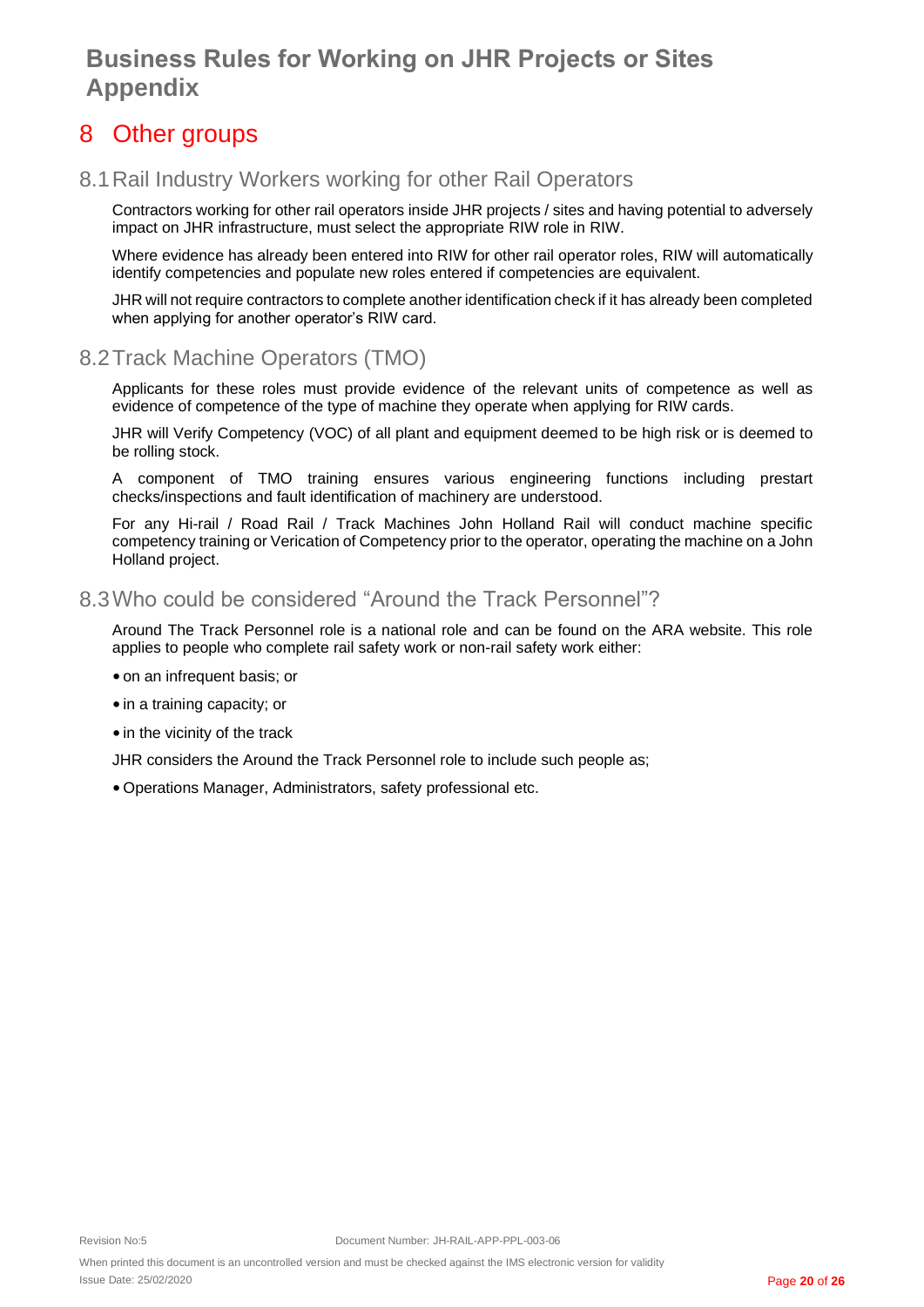### <span id="page-20-0"></span>9 Breach Management

### <span id="page-20-1"></span>9.1Drug and Alcohol Breaches

<span id="page-20-2"></span>9.1.1What is a drug and alcohol breach?

A drug and alcohol breach is a breach of the JHR Drugs and Alcohol Procedure. This can include, but is not limited to, being in possession of illegal drugs, submitting a confirmed positive alcohol or drug test sample, evading alcohol or drug tests, hindering authorised testing officers and interfering with drug test samples - whilst you are conducting work, or about to conduct work, or have just conducted work and still on JHG premises, on behalf of JHG.

<span id="page-20-3"></span>9.2How is a drug and alcohol breach managed?

Once a breach has been confirmed, you may be directed to leave the workplace, pending the outcomes of the safety investigation or confirmatory test results (either drugs from NATA approved laboratory or police station breath analysis machine) your Rail Industry Worker Card may be blocked and the rail safety regulator notified. If multiple breaches have occurred on the same occasion, the higher block period will be applied.

For employees refer to the John Holland Drug and Alcohol Policy and Procedure.

<span id="page-20-4"></span>9.2.1Who manages case reviews, blocks and suspensions of Rail Industry Worker Cards?

Transport Operators, Rail Safety, WHS and Training Managers will manage case reviews, blocks and suspensions of RIW cards.

#### <span id="page-20-5"></span>9.2.2What happens if my Rail Industry Worker Card is suspended?

You will not be allowed to work on a JHR project / work site until the suspension is removed.

<span id="page-20-6"></span>9.2.3Who may conduct drug tests that are required for the removal a RIW Card suspension?

Tests are to be conducted by an Authorised Health Professional, Authorised Testing Officer or a JHR Authorised Person.

Enquiries regarding RIW card suspensions should be directed to email: MTA (info@riw.net.au) or phone 1300 101 682.

### <span id="page-20-7"></span>9.3Safeworking Breaches

Safeworking breaches need to be reported immediately to the Rail Safety Coordinator and your supervisor.

If a person is involved in a Safeworking breach, their John Holland role will be suspended and made inactive with an investigation undertaking. Refer Appendix 2 for the Safeworking breaches flow path.

### <span id="page-20-8"></span>9.4Persons authorised to Block a RIW Card and Suspend Roles

If a contractor has had a Safeworking breach, JHR will provide them with written notification that their John Holland Rail role has been suspended. Contractors are then unable to perform rail safety work for JHR until actions from an investigation are resolved.

The following JHR persons are authorised to suspend a John Holland Rail role:

- Delivery Managers who may delegate their authority for initial actions to operational team managers;
- Compliance Managers;
- Persons undertaking Safeworking activity audits or investigations.

Only Network Operators and Rail Infastrucuture Managers who hold rail safety accreditation for specific sites can **block** a RIW Card.

### <span id="page-20-9"></span>9.5Reporting Safeworking incidents

#### All incidents must, in the first instance, be reported to the Network Controller.

Revision No:5 Document Number: JH-RAIL-APP-PPL-003-06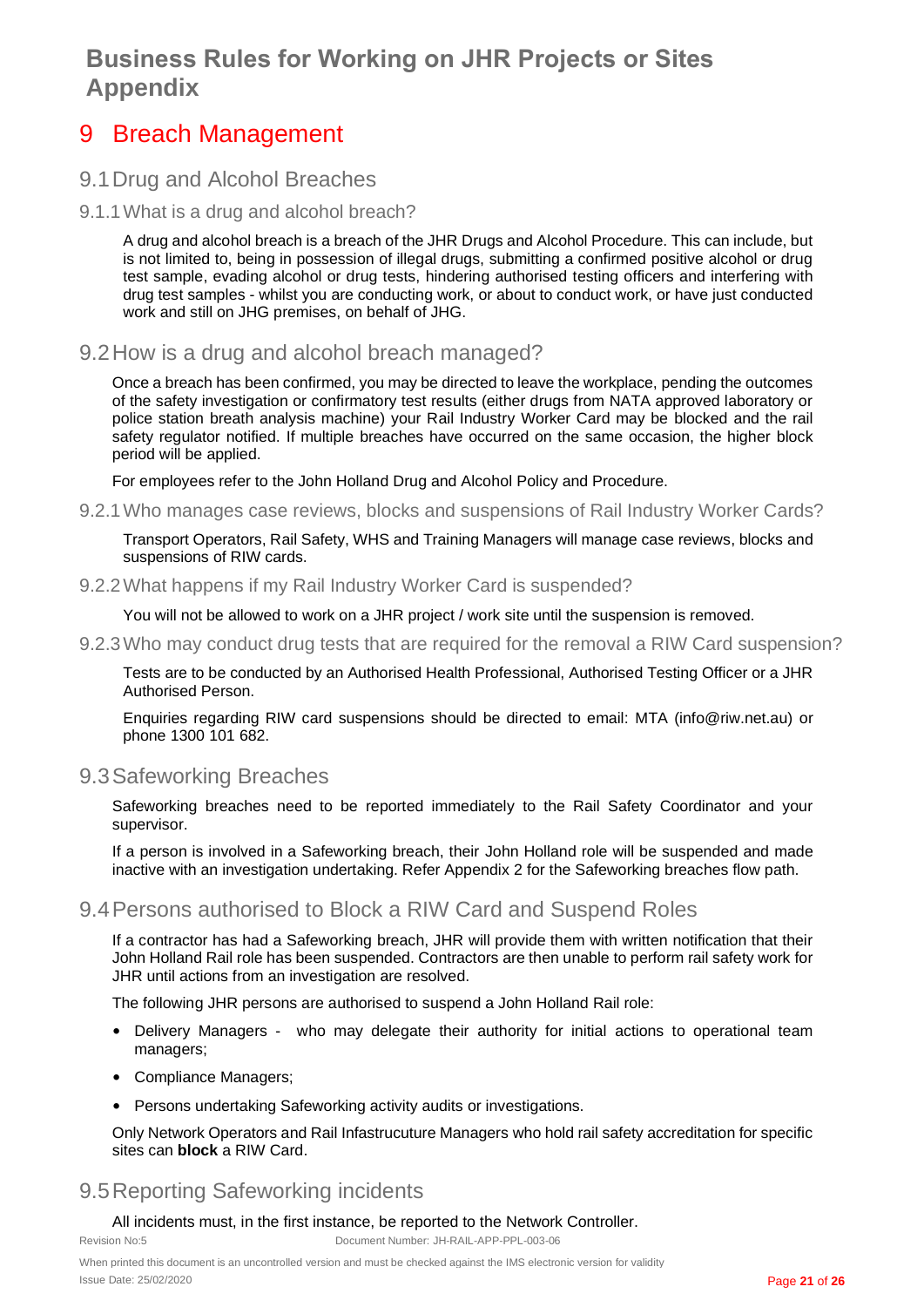All Safe Working Incidents or Irregularities must be reported without delay to the responsible Project Safety Professional and Workplace Superintendent/Manager.

<span id="page-21-0"></span>9.6What if I leave my employer before my card is unblocked or role made active?

If your card has been blocked you will need to contact the relevant Rail Operator or RIM who placed the block. If your John Holland Rail role is made inactive due to a breach and you leave your employment before complying with any actions arising from the investigation, you will need to:

- In the case of a drug and alcohol breach contact you will need to provide evidence to the JHR Work Health & Safety Coordinator to verify.
- In the case of a Safeworking breach you will need to provide evidence to the JHR Representative who initiated inactive role to verify.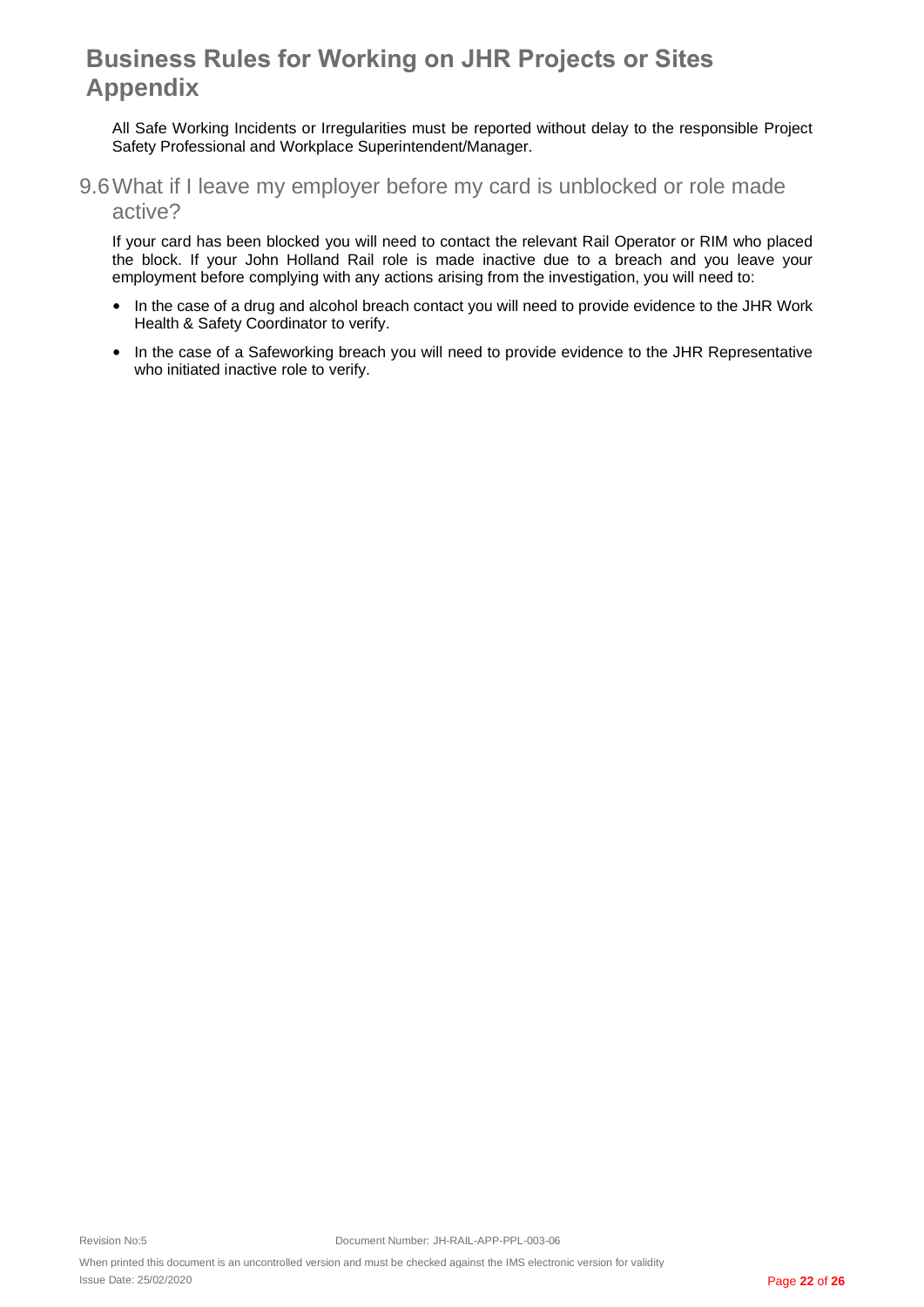### <span id="page-22-0"></span>10 Risk Management

There is the potential for risk working within rail corridor. For this reason there is more than one method to manage risk to rail safety workers. These include but not limited to:

- RIW System;
- Toolbox and Prestart meetings;
- Workplace Risk Assessments;
- Task Risk Assessments;
- Contracts for work;

#### <span id="page-22-1"></span>10.1 The RIW system

The RIW system allows the management of worker competencies and qualifications by establishing key rail industry worker roles. As such review of JHR specific rail industry worker roles is required on occasion to ensure they meet changing job requirements.

Roles are updated for several reasons, which include: changes in national training packaging rules, ARA consolidation of roles and potential risks identified when work is undertaken or result of an investigation or risk assessment.

Changes to roles are captured in the relevant matrix located on the JHR website.

#### <span id="page-22-2"></span>10.2 Auditing

JHR auditors, compliance team and safety officers are responsible for checking competencies of personnel within the rail corridor during their audit process or during any unplanned visits.

Employees or contractors performing the role of worksite supervisor or equivalent are responsible for checking employees and contractors on site for validity of the identification cards held by employees and contractors on a worksite.

Audits will focus on the level of compliance with this procedure, compliance to safe working rules and Rail Industry Worker record management. Audits will be conducted on the basis of the status and criticality of the rail safety work and associated risk in accordance with [JHR's Risk Management](http://intranet.artc.com.au/docs/safety/safety_manag/RM-01_2010_V6.1.pdf)  [Procedure.](http://intranet.artc.com.au/docs/safety/safety_manag/RM-01_2010_V6.1.pdf)

An approved John Holland assessor may on any occasion undertake an audit of the supporting information and assessment documentation for a RIW. The assessor may request further information from the RIW with regard to the audit. The RIW shall provide the further information within a reasonable time.

All Rail Industry Workers must have their RIW cards with them at all times whilst performing rail safety work. John Holland must ensure that each rail safety worker who is to carry out rail safety work in relation to the operator's railway operations has a form of identification that is sufficient to enable the type of competence and training of the worker for that rail safety work to be checked by a rail safety officer. A rail safety worker who has been issued with the Rail Industry Worker card must, when requested by a rail safety officer to do so, produce the Rail Industry Worker card.

When printed this document is an uncontrolled version and must be checked against the IMS electronic version for validity Issue Date: 25/02/2020 Page **23** of **26**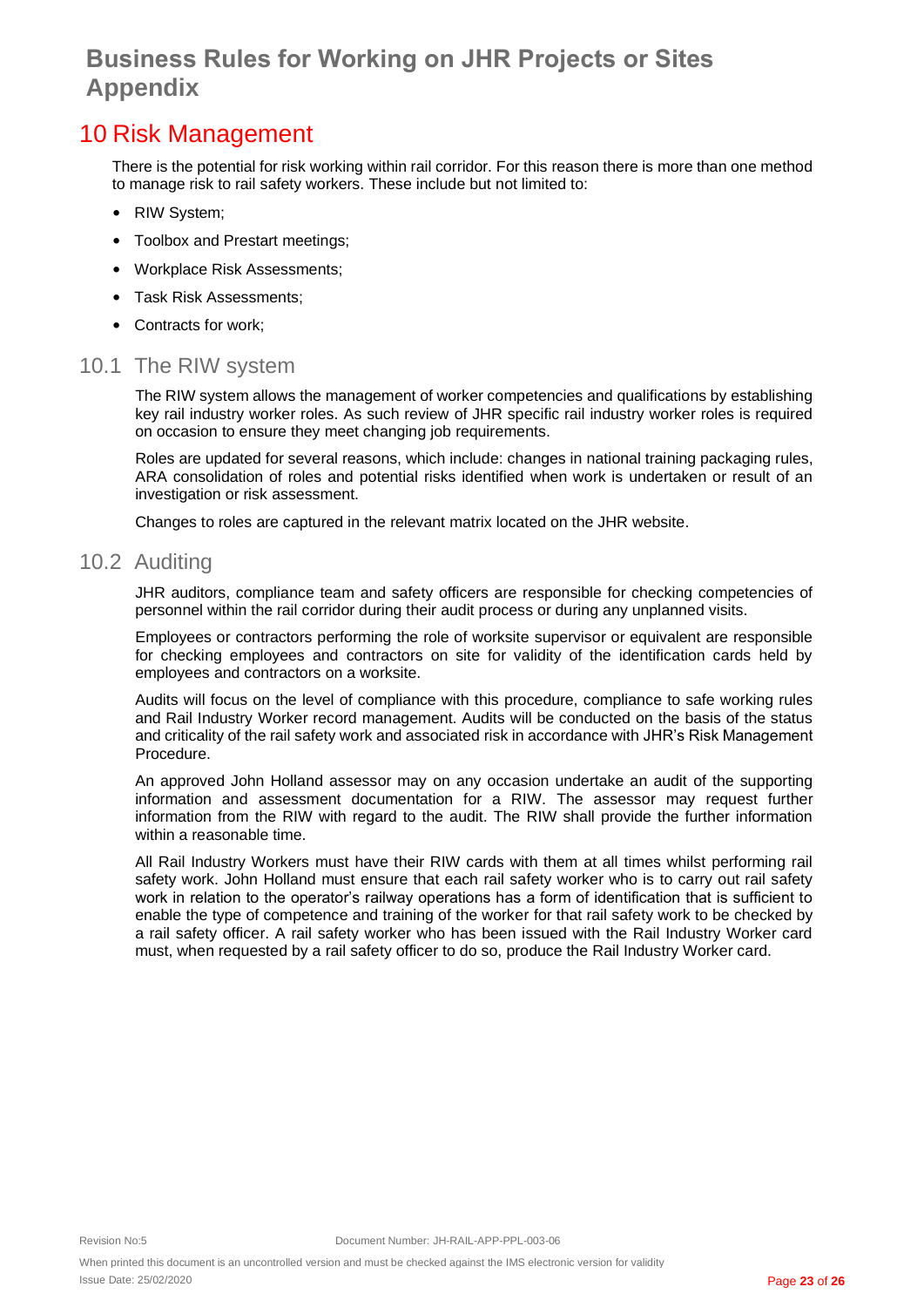## <span id="page-23-0"></span>11 JHR RIW Dispute Resolution Process

Step 1: Written notice of dispute.

The contractor must write to JHR via the respective functional webpage email with details of the complaint including:

- the nature of the dispute;
- the outcome the contractor wants; and
- what action the contractor believes will settle the dispute.

Step 2: Consultation between the parties.

JHR will contact the contractor and attempt to resolve the dispute in a timely manner (within 3 business days). If the dispute relates to a competency assessment, JHR will provide an alternate assessor to review the initial decision.

Step 3: Appointment of a mediator.

If the dispute cannot be resolved within 21 days of receipt of the initial dispute from the contractor, either party may refer the matter for resolution to an advisory panel. The panel will consist of:

- the Compliance Manager or delegate;
- the functional category expert for the area in dispute;
- People, Culture and Development representative

Step 4:- Mediator decides time and place for mediation.

The advisory panel decides the time and place for the mediation.

Step 5:- Mediation.

A joint mediation session will be held with both parties to the dispute where all relevant documentation will be tabled and potential solutions explored. If the dispute cannot be resolved during the joint session, the mediator may hold private in-confidence sessions with each party. If a common objective can be found during the confidential sessions, the mediator will be able to assist the parties in further negotiations.

Step 6:- Agreement is reached or mediation is terminated.

The mediator will assist the parties document the agreed outcome.

The mediator may terminate the mediation at any time if:

- a resolution is unlikely to occur;
- 30 days have elapsed since the start of the mediation and the dispute has not been resolved; and
- either party asks the mediator to do so.

Where mediation is not successful in resolving a dispute, the issue is referred to the JHR General Manager People, Culture and Development for a determination.

When printed this document is an uncontrolled version and must be checked against the IMS electronic version for validity Issue Date: 25/02/2020 Page **24** of **26**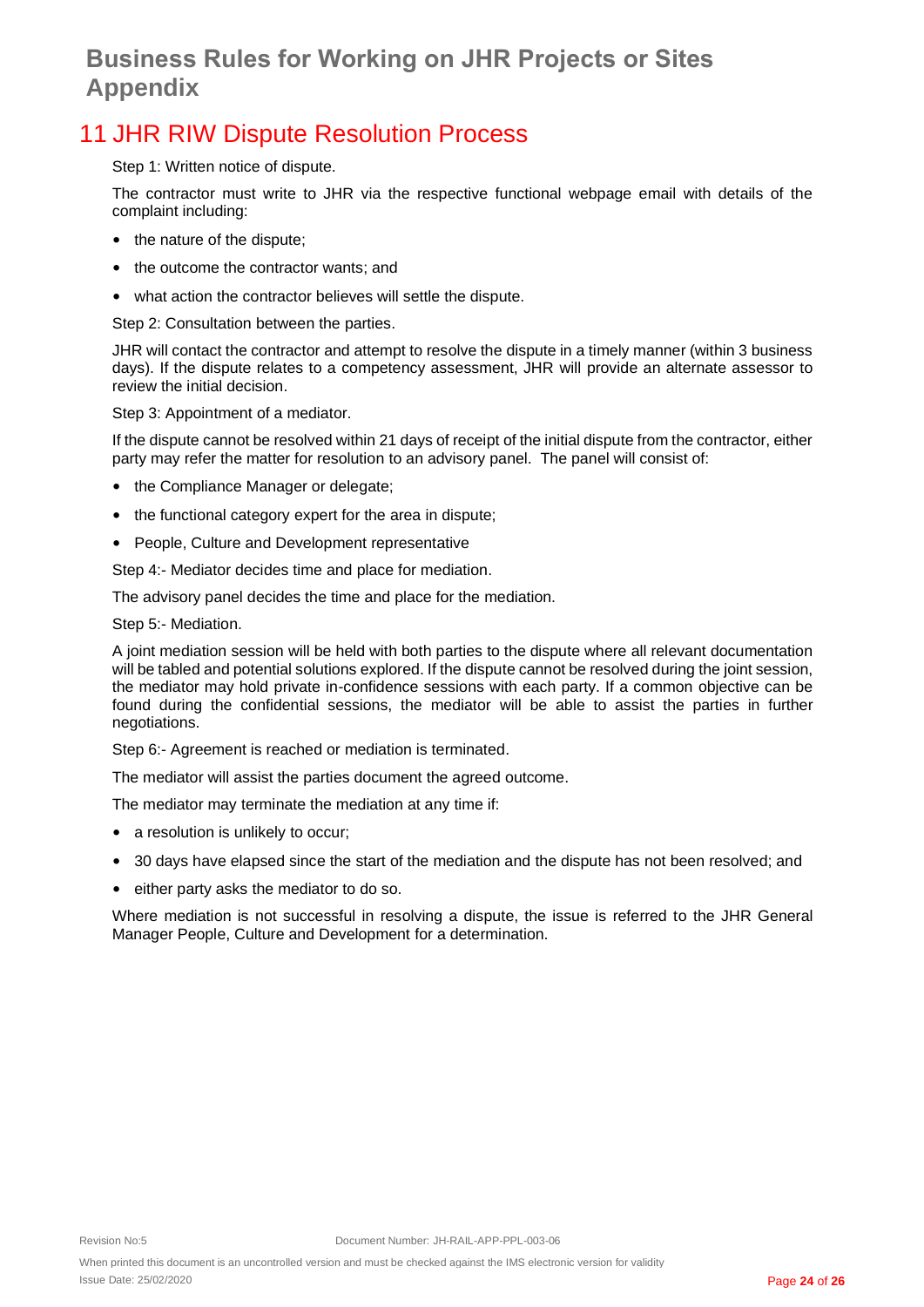## <span id="page-24-0"></span>12 Appendices

<span id="page-24-1"></span>12.1 Appendix 1 – Drug and Alcohol Breach Flow path



When printed this document is an uncontrolled version and must be checked against the IMS electronic version for validity Issue Date: 25/02/2020 Page **25** of **26**